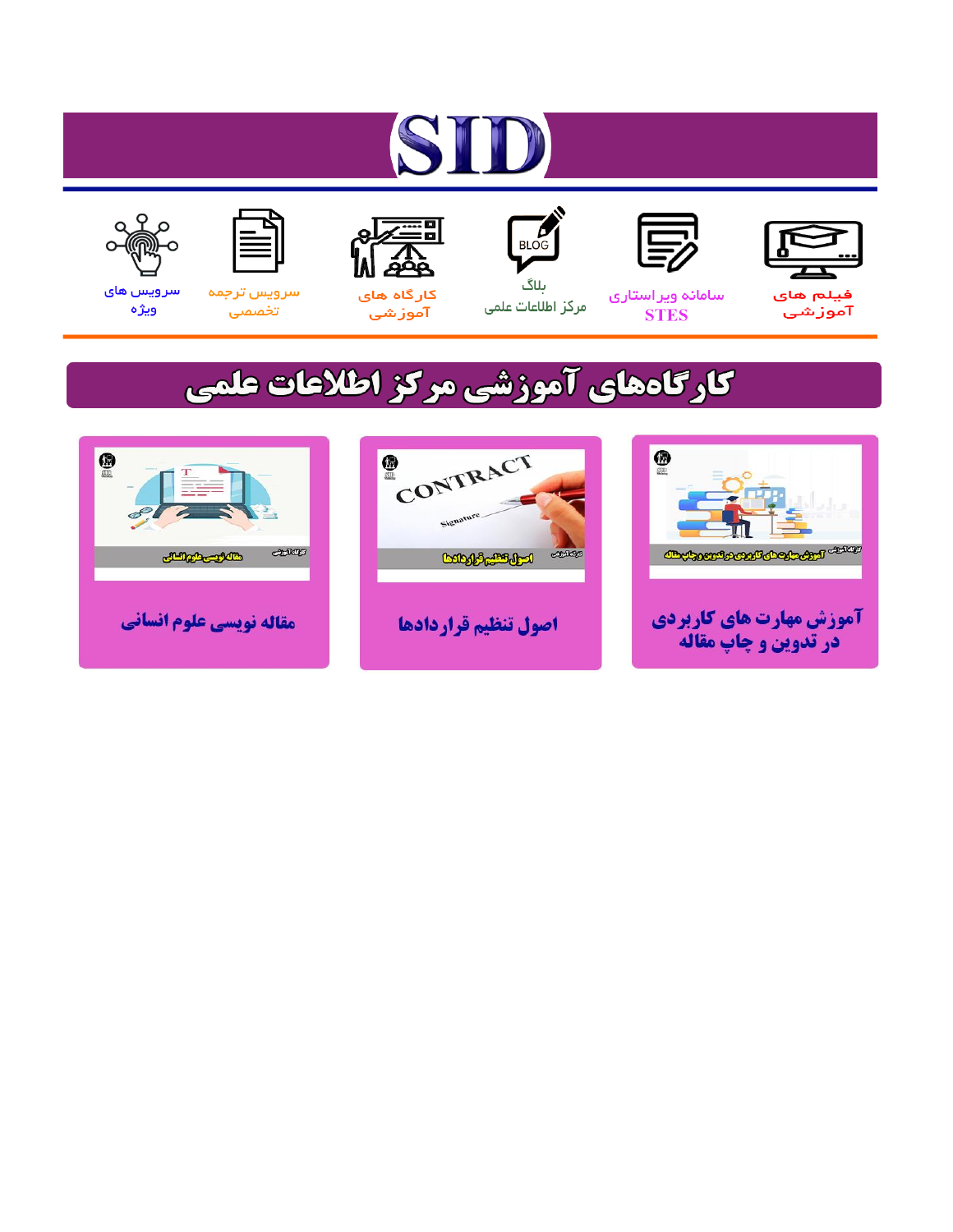#### **American Self-Identification: A Strategy of Maintenance**

**Djuhertati Imam Muhni**<sup>1</sup>

Professor in Gadjah Mada University in Indonesia **Ebrahim Sheikhzadeh** <sup>2</sup> Islamic Azad University Damavand Branch **Amir Rostamdokht**  Student of Ph.D In Gadjah Universities Gadjah Mada Indonesia

> *Received November 2009 Accepted February 2010*

*Acceived*<br> **Archive of the tensions of historical and cultural belonging and relations to colonialism, nationalism<br>** *Accepted***<br>** *Accepted***<br>** *-recognizes and associates herself through joretge in edutions and policing to t Abstract: The tensions of historical and cultural belonging and relations to colonialism, nationalism and racism in their diverse forms, in general, help in assuming what self-concept America takes for her self- and the way she identifies –recognizes and associates- herself through foreign relations and policies to relate herself and contribute to the rest of the world, or the 'other'- enable us to imagine what identity America represents at certain eras. Wars for America have always played a significant role in the definition, representation and negotiation of identity and can be understood as global in scope but national in design. The present article traces the qualitative transformation of America's identity through the study of war trilogy of Civil War, World War I and World War II.* 

**Keywords:** Self; Other; Identity; Identification; America; Civil War; World War I; World War II

#### **Introduction**

 "E pluribus unum", Latin for "Out of many one", is a motto found in 1776 on the Seal of the United States and adopted by an Act of Congress in 1782. The phrase originally came from Moretum, a poem attributed to Virgil but with the actual author unknown. In the poem text, *color est e pluribus unus* describes the blending of colors into one; suggesting that out of many colonies or states emerges a single nation; it has come to suggest that out of many peoples, races, religions and ancestries has emerged a single people and nation – illustrating the concept of the melting pot.

When Al Gore was Vice President, he explained that America's national motto, e pluribus unum, means "from one, many." "This was a sad day for knowledge of Latin among our political elite", said Charles R., Kesler (p. 906). He continues: "Though literally a mistake, politically the comment expressed and honored the multicultural imperative, then so prominent in the minds of American liberals: "from one," or to exaggerate slightly, "instead of one culture, many." As such, it was a rather candid example of the literary method known as deconstruction: Torture a text until it confesses the exact opposite of what it says in plain English or, in this case, Latin."

"After 9/11, not much was heard from multiculturalism. In wartime, politics tends to assert its sway over culture. In its most elementary sense, politics implies friends and enemies, us and them" (p. 906). Kesler continues that "the attackers on 9/11 were not interested in our internal diversity. They didn't murder the innocents in the Twin Towers or the Pentagon or on board the airplanes because they were black, white, Asian-American, or Mexican-American, but because they were American." Later in his lecture he recounted how Americans fortified to defend their national identity as one out of many: "In our horror and anguish at those enormities, and then in our resolution to avenge them, the American people closed ranks. National pride swelled, and national identity--perhaps the simplest marker is the display of the flag--reasserted itself. After 9/11, everyone, presumably even Mr. Gore, understood that e pluribus unum means: out of many, one."

Patriotism and fear remain alive even after the war flames recede, the wrongdoer is punished, and the sentiments get cool. Post war years are not empty of agonies. The threat is always alive for the newly-stricken

 $\overline{a}$ 

<sup>&</sup>lt;sup>1</sup> Corresponding Author, E-mail : Website: http://acadstaff.ugm.ac.id/Mtdh Ywfh ywfo

<sup>2</sup> E-mail : E\_Sheikhzadeh2010@yahoo.com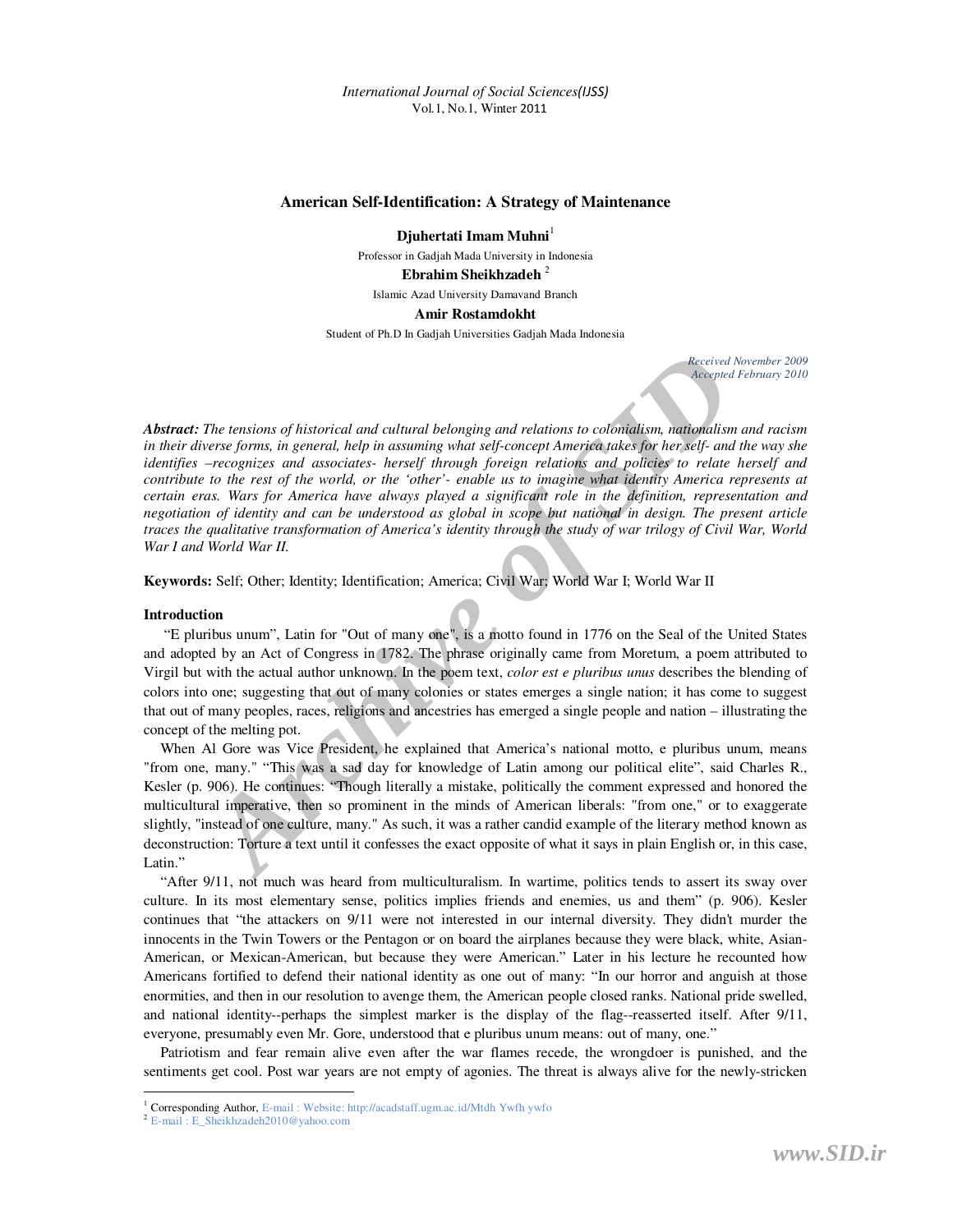people to be worried about, and though the physical war ends, the psychological war goes on. Nations as dynamic organisms recurrently define themselves and every war calls for a fast self-redefinition. "Unless we know what about our national identity ought to command admiration and love, we are left at our enemies' mercy. We pay them the supreme and undeserved compliment of letting them define us, even if indirectly. Unsure of our national identity, we are left uncertain of our national interests too…" Kesler asserts.

Who Are We? The question posed by Samuel P. Huntington is asked times and again aiming to the challenges of America's National Identity. In Huntington's view identity crisis leads to national disintegration. Multiculturalism, trans-nationalism, and Hispanization of America are according to him the three developments in the culture that fuel the disorder and are destructive of civic unity. Huntington's argument provides a convenient starting point for thinking about the problem of American national identity, which touches immigration, bilingual education, religion in the public square, civic education, foreign policy, and many other issues.

A nation is defined as many times as waves wash off the coasts. The high tides, including national and international conflicts and wars, are recorded in the history and literature of every nation. American history is replete with records of wars and American literature is sometimes history-referential, responding to America's history. The Civil War (1861-1865), World War I (1914-1918) and World War II (1939-1945) are among the America's many fought wars selected for this study.

 All societies throughout history have confronted conflict in their own way. The idea of "Perpetual Wars" whether real, imaginary, or manufactured- is not a new concept. Finding justifications for wars is a complex matter and it differs from one society to the next. America has a history of many wars. In fact, in America war has got a pragmatic function in the American psyche in daily life so that when Americans tend to define themselves, war comes as one of the chief variables for their self-identity. Creating situations of crisis has always been one of America's methods of boundary maintenance and identity shaping: Following World War II it was the Cold War and Vietnam and today it is the threat of Terrorism. All of these conflicts have played important functions to interpret, re-interpret and portray an image of "self-identity" both to themselves and to the world.

on is defined as many times as waves wash off the coasts. The high tides, ineluding<br>nal conflicts and wars, are recorded in the history and literature of every pation. America<br>thi records of wars and American literature is In old societies, instruments such as folk songs, dress, humor, and in particular language and religion have served as glue that held those societies together. America as a young nation never adopted these traditional instruments; therefore, these unifying issues have never really taken deep root within the psyche of American people. Thus, what serves as the glue for this nation, a substance so strong that comes absorbing to the tastes of its immigrants from all over the world comprising the nation, which as George Santayana once observed "America is all one prairie, swept by a universal tornado"? (129) War can be a possible answer, since it calls for recognizing one's self and identity in opposition to the other's self and identity. The self-identification of a country in the context of war is necessary for its maintenance and, as well, has unifying power to make people with diversities in all aspects feel unified as a sole self. America to avoid a social identity crisis -that can happen of vast proportions- found war as an answer, a driving force that retains American identity. War for America has to be observed as an important tool for holding this group of people together who find themselves with very few things in common.

This study attempts to answer these questions:

1. How has America formed her identity through the three wars of Civil War, World War I, and World War II, supposing that America is a dynamic entity that has a developing psyche?

2. How "Manifest Destiny" and "American Dream" as bearers of American ideologies are continuously redefined to fuel American self-identification and guarantee her maintenance?

#### **Exploring Self and Identity**

#### **A. Sociological Approach**

The self emerges out of the mind, the mind arises and develops out of social interaction, and patterned social interaction forms the basis of social structure (Mead, 1934). The self is both individual and social in character. It works to control meanings to sustain itself; many of those meanings are shared and ultimately manifest themselves in the social structure.

The concept of self, thus, is developed from who he is to himself and who he is to others; his entity embodies content and a structure. The early views of sociologies to explore the content and the structure, connected the concept of self with self-evaluation. Self-concept often meant self-esteem -one's evaluation of oneself in affective (negative or positive) terms- (Rosenberg, 1979). To broaden this view, Rosenberg (1979) suggested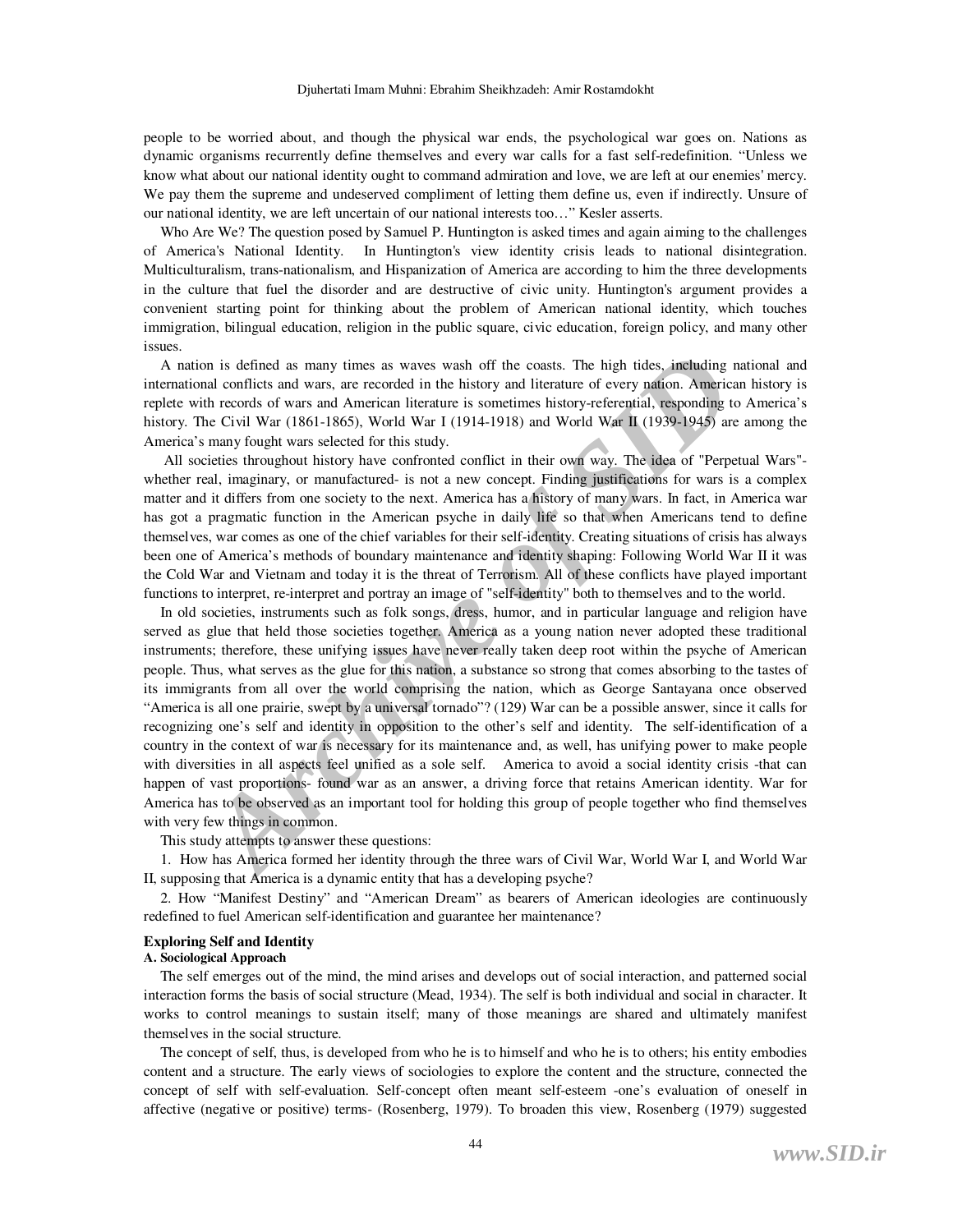that there was more to the self-concept than self-esteem. He defined the self-concept as the sum total of our thoughts, feelings, and imaginations as to who we are. Later conceptions elaborated and refined this view suggesting that the self-concept was made up of cognitive components -given the collection of identities- as well as affective components or self-feelings including self-esteem -both worth-based and efficacy-based self-esteem (Franks & Marolla, 1976; Stryker, 1980).

In general, the self-concept is the set of meanings we hold for ourselves when we look at ourselves. It is based on our observations of ourselves, our inferences about who we are, based on how others act toward us, our wishes and desires, and our evaluations of ourselves. The self-concept includes not only our idealized views of who we are that are relatively unchanging, but also our self-image or working copy of our self-views that we import into situations and that is subject to constant change and revision based on situational influences (Burke, 1980). It is this self-image that guides moment-to-moment interaction, is changed in situated negotiation, and may act back on the more fundamental self-views.

 For sociologist and social psychologists, the self-concept emerges out of the reflected appraisal process (Gecas & Burke, 1995). Although some of our self views are gained by direct experience with our environment, most of what we know about ourselves is derived from others. According to the reflected appraisal process, which is based on the "looking glass self" (Cooley, 1902), significant others communicate their appraisals of us, and this influences the way we see ourselves. In a now classic review of studies on the reflected appraisal process, Shrauger and Schoeneman (1979) found that rather than our self-concepts resembling the way others actually see us, our self-concepts are filtered through our perceptions and resemble how we think others see us.

ociologist and social psychologists, the self-concept emerges out of the reflected appramente, 1995). Although some of our self views are gained by direct experience with our share, the particular what we know about oursel Felson (1993) summarizes a program of research in which he has attempted to explain why individuals' are not very accurate in judging what others think of them. Among the causes of the discrepancy is the apprehension of others to reveal their views. At best they may reveal primarily favorable views rather than both favorable and unfavorable views. Consistent with other research (DePaulo, Kenny, Hoover, Webb, & Oliver, 1987; Kenney & Albright, 1987), Felson finds that individuals have a better idea of how groups see them than how specific individuals see them. Presumably, individuals learn the group standards and then apply those standards. In turn, when group members judge individuals, they use the same standards that individuals originally applied to themselves. Thus we find a correspondence in self-appraisals and others appraisals of the self.

To evaluate the self, self-esteem is the measure. According Gecas and Schwalbe two dimensions of selfesteem have been identified as efficacy-based self-esteem -seeing oneself as competent and capable- and worthbased self-esteem -feeling that one is accepted and valued (Gecas & Schwalbe, 1983). Others have labeled the distinction "inner self-esteem" -being effective- and "outer self-esteem" -acceptance by others (Franks & Marolla, 1976). As Gecas and Burke (1995) point out, the significant interest in self-esteem is largely due to assuming that high self-esteem is associated with good outcomes such as personal success while low self-esteem is associated with bad outcomes such as deviance.

Cast and Burke (1999) used identity theory as a theoretical framework for the integration of these different conceptualizations of self-esteem. They argue that self-esteem is intimately tied to the identity verification process. They pointed out that the desire for self-esteem may be what motivates people to create and maintain situations or relationships that verify one's identity. They also argue that the two components of self-esteem worth-based and efficacy-based- are each rooted primarily in the different bases of identities. They argue that verification of group-based identities has a stronger impact on worth-based self-esteem while verification of role-based identities has a stronger impact on efficacy-based self-esteem. If worth-based self-esteem is a source of motivation, so is self-efficacy (Bandura, 1982). Self-efficacy is seeing oneself as a causal agent in one's life. As Bandura (1995) points out, efficacy is a belief about one's causative capabilities. Some have also recently linked self-esteem with efficacy by arguing that people with high self-esteem should also tend to perceive themselves as competent and, in turn, exhibit more involvement in social movements to try to effect social change (Owens & Aronson, 2000).

Because the self emerges in social interaction within the context of a complex, organized, differentiated society, it has been argued that the self must be complex, organized and differentiated as well, reflecting the dictum that the "self reflects society" (Stryker, 1980). This idea is rooted in James' (1890) notion that there are as many different selves as there are different positions that one holds in society and thus different groups who respond to the self. This is where identity enters into the overall self. The overall self is organized into multiple parts (identities), each of which is tied to aspects of the social structure. One has an identity, an "internalized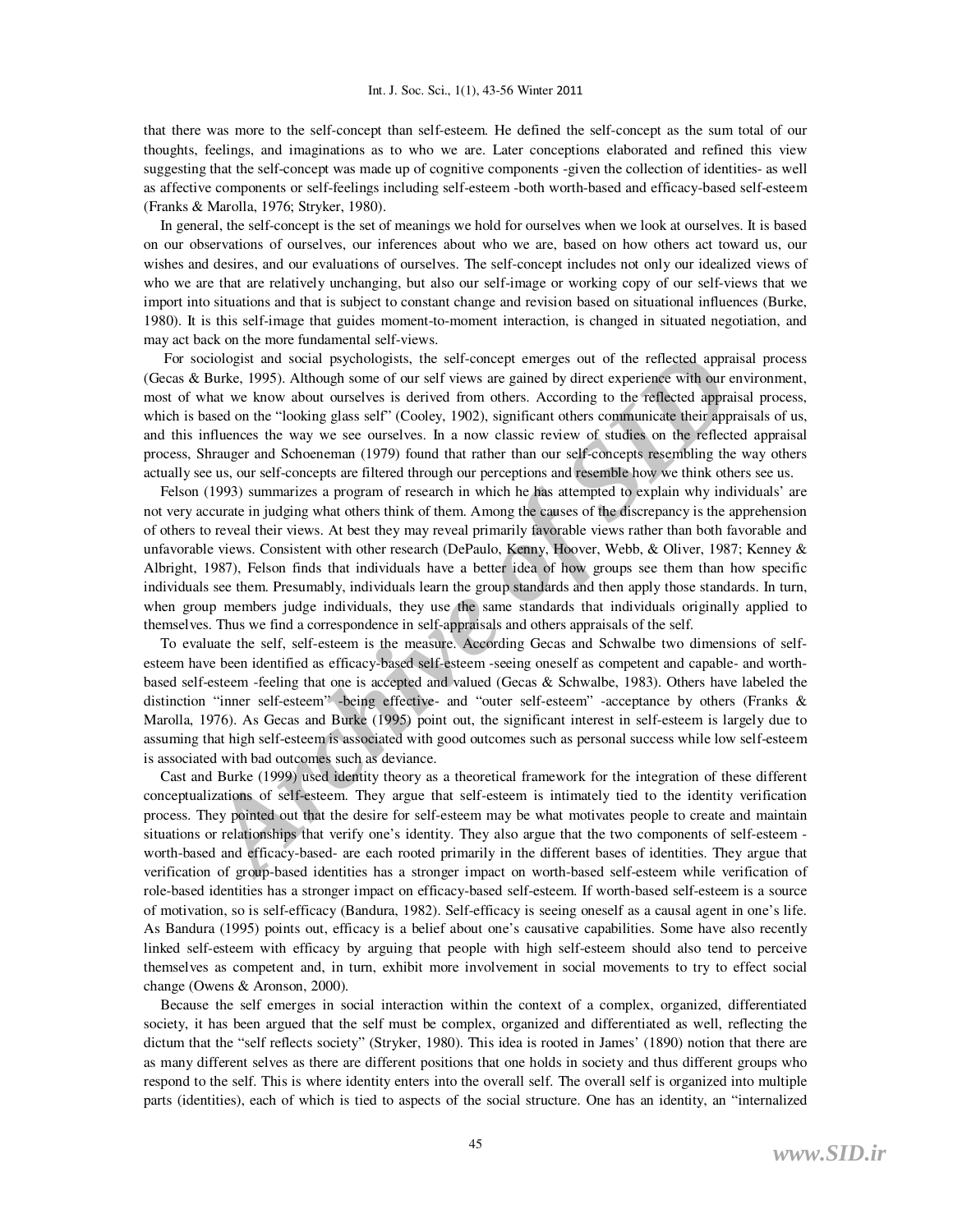positional designation" (Stryker, 1980, p. 60), for each of the different positions or role relationships the person holds in society. Thus, self as father is an identity, as is self as colleague, self as friend, and self as any of the other myriad of possibilities corresponding to the various roles one may play. The identities are the meanings one has as a group member, as a role-holder, or as a person; what it means to be a father, or a colleague, or a friend. These meanings are the content of the identities.

Often we operate in two or more identities at a time as in being both a friend and colleague. In examining the nature of interaction between identities of different persons, we can take two different perspectives: agency and social structure. In terms of social structure, we can focus on the external and talk about actors taking a role or playing a role. Here, the social structure in which the identities are embedded is relatively fixed and people play out the roles that are given to them. Teachers do the things that teachers are supposed to do. Variations across persons taking on the same identities are viewed as relatively minor, except insofar as they impact the success (or failure) of a group or organization. Essentially, the social structure persists and develops according to its own principles; individuals are recruited into positions and individuals leave positions, but for the most part the positions remain.

*y* or grown or granted into positions and individuals between the the relation and individuals are recruited into positions and individuals cave positions, but for the memain.<br>
Archived and engaging in negotiation and com But there is also agency. As agents, individuals can make or create a role by making behavioral choices and decisions and engaging in negotiation and compromise as well as conflict. Research finds that making roles and accumulating role identities fosters greater psychological well-being (Thoits, 2001). Furthermore, Thoits finds that the reverse is also true: greater psychological well-being allows individuals to actively acquire multiple role identities over time, particularly voluntary role identities such as neighbor and churchgoer. When individuals feel good about themselves they take on more identities. In general, therefore, examining the nature of interaction between identities means addressing both social structure and agency. We must go back and forth and understand how social structure is the accomplishment of actors, but also how actors always act within the social structure they create.

McCall and Simmons (1978, p. 65) define a role identity as "the character and the role that an individual devises for himself as an occupant of a particular social position." They indicate that a role identity has a "conventional" dimension and an "idiosyncratic" dimension. The former is the role of role identity that relates to the expectations tied to social positions while the identity of role identity relates to the unique interpretations individuals bring to their roles. McCall and Simmons point out that the proportion of conventional versus idiosyncratic behavior tied to role identities varies across people and across identities for any one person.

#### **B. Psychological Approach**

Although the self is distinct from identity, the literature of self-psychology can offer some insight into how identity is maintained (Cote & Levin 2002, p. 24). From the vantage point of self-psychology, there are two areas of interest: the processes by which a self is formed- the "I"- and the actual content of the schemata which compose the self-concept -the "Me". In the latter field, theorists have shown interest in relating the self-concept to self-esteem, the differences between complex and simple ways of organizing self-knowledge, and the links between those organizing principles and the processing of information (Cote & Levin 2002).

A psychological identity correlates to three major divisions of self-image , self-esteem, and individuality and is defined as a person's conception and expression of their individuality or group affiliations such as national identity and cultural identity.

Self-image is the mental picture, generally of a kind that is quite resilient to any alteration, that portrays not only facet that are theoretically available to objective investigation by others, but also items that have been learned by that person about himself , either from personal experiences or by internalizing the judgments of others. Evading the abstruseness, self image is the answer to this question - "What do you believe people think about you?" Psychologically speaking, self-esteem reflects a person's overall evaluation or appraisal of his or her own worth. Self-esteem encompasses beliefs and emotions such as triumph, despair, pride and shame.

Erik Erikson's theory of psychosocial development is one of the best-known theories of personality in psychology. Erikson believed that personality or the ego identity can be charted in terms of a series of stages in which identity is formed in response to increasingly sophisticated challenges. On some readings of Erikson, the development of a strong ego identity, along with the proper integration into a stable society and culture, lead to a stronger sense of identity in general. Accordingly, a deficiency in either of these factors may increase the chance of an identity crisis or confusion (Cote & Levin 2002, p. 22).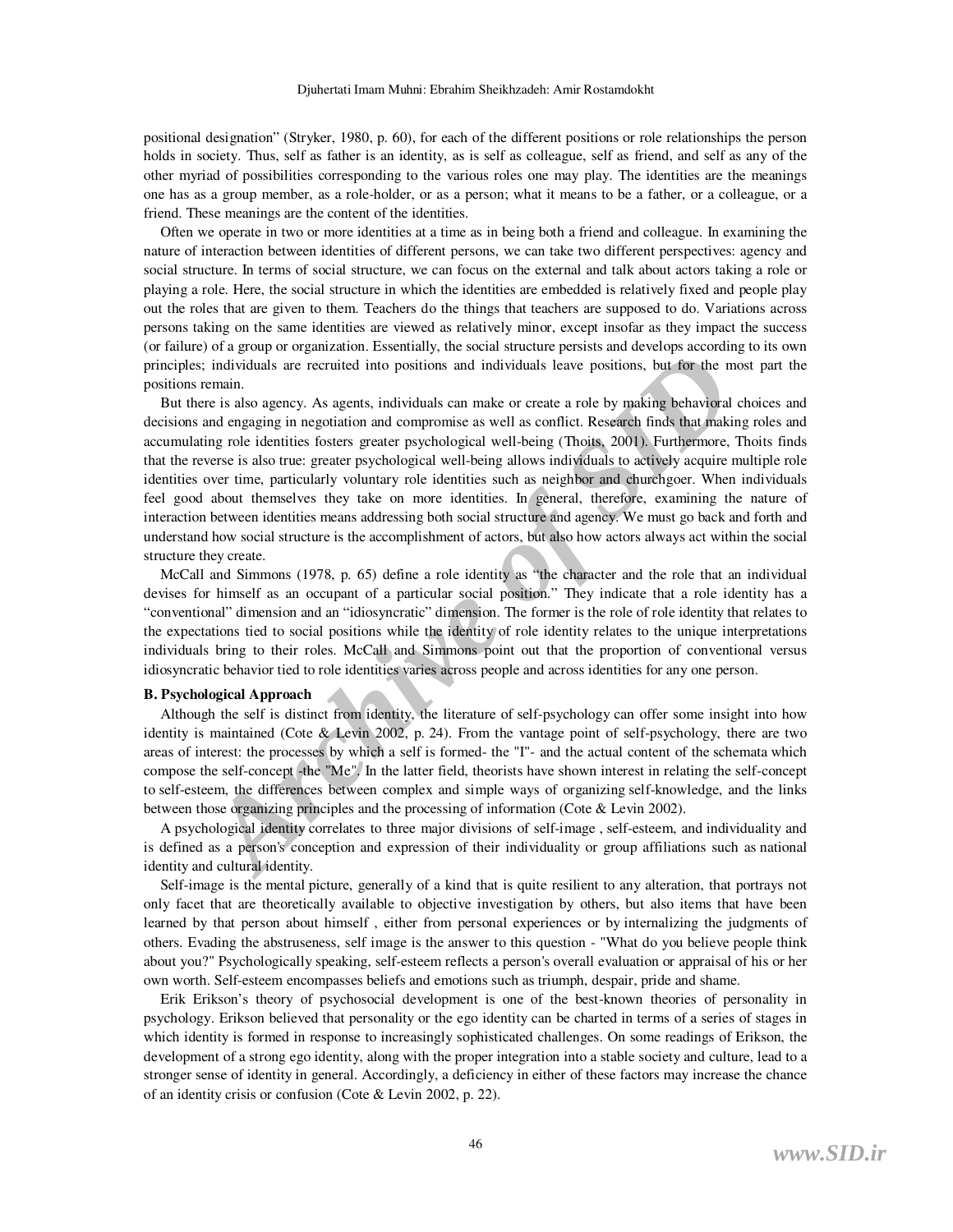#### Int. J. Soc. Sci., 1(1), 43-56 Winter 2011

Each stage in Erikson's theory is concerned with becoming competent in an area of life. He, too, put emphasis on cultural influences and describes the impact of social experience across the whole lifespan. Erikson believed that people face eight major crises, which he labeled psychosocial stages, during the course of their life. Each crisis emerges at a distinct time dictated by biological maturation and the social demands that people experience at particular points in life. Each crisis must be resolved successfully to prepare for a satisfactory resolution of the next life crisis. Erikson believed people experience a conflict that serves as a turning point in development. In Erikson's view, these conflicts are centered on either developing a psychological quality or failing to develop that quality. During these times, the potential for personal growth is high, but so is the potential for failure. Psychosocial Stage 1 - Trust vs. Mistrust: between Birth and One Year of Age

The development of trust is based on the dependability and quality of the caregivers. If a trust is successfully developed, the person will feel safe and secure in the world. Failure to develop trust will result in fear and a belief that the world is inconsistent and unpredictable.

Psychosocial Stage 2 - Autonomy vs. Shame and Doubt: During Early Childhood

Erikson believe that learning to control one's body functions leads to a feeling of control and a sense of independence. He who successfully completes this stage feels secure and confident, while he who does not is left with a sense of inadequacy and self-doubt.

Here there exists the opportunity to build self-esteem and autonomy as the person gains more control over his body, acquires new skills, and learns right from wrong. And one of the skills during the "Terrible Two's" is our ability to use the powerful word "NO!" It is also during this stage, however, that one can be very vulnerable. The failure is marked by feeling great shame and doubt of one's capabilities and suffering low self-esteem as a result.

Psychosocial Stage 3 - Initiative vs. Guilt: During the Preschool Years

One starts to assert his power and control over the world through directing play and other social interactions. The successful person at this stage feels able to lead others. Those who fail to acquire these skills are left with a sense of guilt, self-doubt and lack of initiative.

Psychosocial Stage 4 - Industry vs. Inferiority: the Early School Years from Approximately Age 6 to 12

cial Stage 2 - Autonomy vs. Shame and Doubt: During Early Childhood<br>
helieve that learning to control one's body functions leads to a feeling of control an<br>
helieve that learning to control one's body functions leads to a Through social interactions, a sense of pride in accomplishments is developed. During this stage, often called the Latency, the person is capable of learning, creating and accomplishing numerous new skills and knowledge, thus developing a sense of industry. This is also a very social stage of development and if unresolved feelings of inadequacy and inferiority is experienced among peers, serious problems in terms of competence and self-esteem are the result.

Psychosocial Stage 5 - Identity vs. Confusion: During Adolescence

Exploring independence and developing a sense of self. He who receives proper encouragement and reinforcement through personal exploration will emerge from this stage with a strong sense of self and a feeling of independence and control. He who remains unsure of their beliefs and desires will feel insecure and confused about himself and the future.

Psychosocial Stage 6 - Intimacy vs. Isolation: the Period of Early Adulthood: When People are Exploring Personal Relationships

Erikson believed it was vital that people develop close, committed relationships with other people. Those who are successful at this step will develop relationships that are committed and secure. A strong sense of personal identity is important to develop intimate relationships. Those with a poor sense of self tend to have less committed relationships and are more likely to suffer emotional isolation, loneliness, and depression.

Psychosocial Stage 7 - Generativity vs. Stagnation: During Adulthood

To build his life, a person focuses on his career and family. He who is successful during this phase will feel that he is contributing to the world by being active in his home and community. He who fails to attain this skill will feel unproductive and uninvolved in the world. In this phase strength comes through care of others and production of something that contributes to the betterment of society, which Erikson calls generativity, so in this stage one often fears inactivity and meaninglessness. Failure in this stage leads one to become self-absorbed and stagnate.

Psychosocial Stage 8 - Integrity vs. Despair: During Old Age

Reflecting back on life is the characteristic of this stage. He who is unsuccessful during this phase will feel that his life has been wasted and will experience many regrets. The individual will be left with feelings of bitterness and despair. He who feels proud of his accomplishments will feel a sense of integrity. Successfully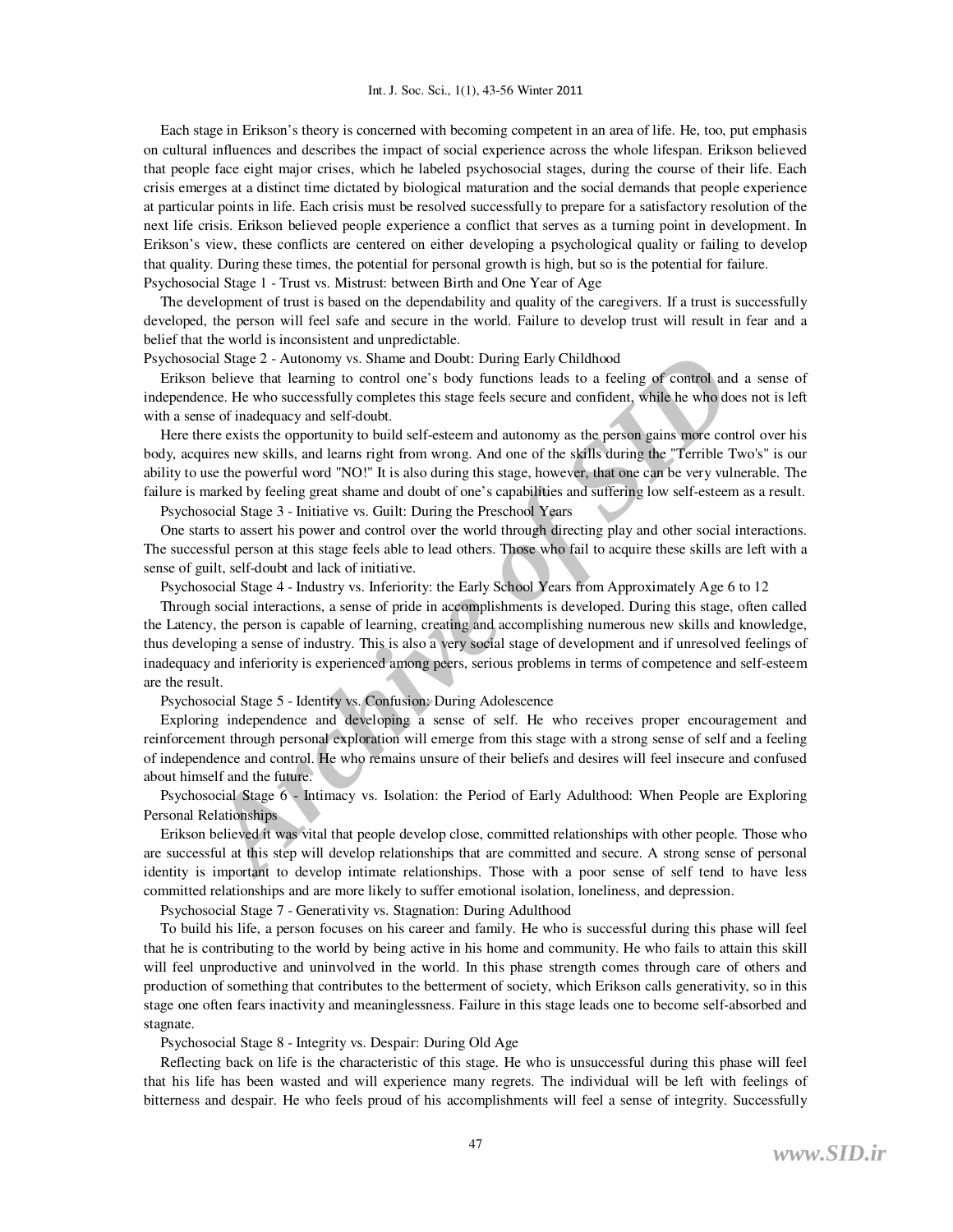completing this phase means looking back with few regrets and a general feeling of satisfaction. Such an individual will attain wisdom so that when confronting death he accepts it as the completion of life.

According to Erick Erikson, as mentioned before, people face eight major crises, which he labeled psychosocial stages, during the course of their lives. Each crisis emerges at a distinct time dictated by biological maturation and the social demands that people experience at particular points in life. Each crisis must be resolved successfully to prepare for a satisfactory resolution of the next life crisis. Erikson believed people experience a conflict that serves as a turning point in development. In Erikson's view, these conflicts are centered on either developing a psychological quality or failing to develop that quality. During these times, the potential for personal growth is high, but so is the potential for failure.

Before going through the Erikson an reading of our novel trilogy, a brief explanation of the term "complex" seems necessary. Jung described a "complex" as a 'node' in the unconscious it may be imagined as a knot of unconscious feelings and beliefs, detectable indirectly, through behavior that is puzzling or hard to account for. To explain more, complexes protrude from the fixations of human beings. Fixation is the state in which an individual becomes obsessed with an attachment to another person, being or object. Sigmund Freud theorized that some humans may develop psychological fixation due to: a lack of proper gratification during one of the psychosexual stages of development, or receiving a strong impression from one of these stages, in which case the person's personality would reflect that stage throughout adult life.

Simply put, fixation comes from an unsatisfactory stage of psychological development. If a person does not get satisfaction in one of his/her stage of development, she/he would undergo a fixation.

#### **American Self-Identification**

America's identity is a highly contested subject. To discuss about American self-identification, it seems necessary to take part in the contest to assume a clear-cut definition of identity for America so that based on our formulated definition we can go through how this identity represents America and makes it known worldwide.

To formulate a definition many aspects must be taken into consideration. Definitions of identity vary according to time and space as the concept of self changes owing to the fact that self is a dynamic entity; hence we will have different identities as many time as self gets a new meaning. Yet, as our definition is to serve our purpose of demonstrating how America adopts self-identification as a strategy for her maintenance, our definition is important to examine how these different identities change over time and come to shape a new selfconcept.

*Archive measure and the maximal strategy arrest and the way in the tigral strategy and and the text of the reader in the fixations of human beings. Fixation is the state becomes obsessed with an attachment to another pers* The tensions of historical and cultural belonging and relations to colonialism, nationalism and racism in their diverse forms, in general, help in assuming how America looks at her self -what self-concept she takes for her self- and the way she identifies –recognizes and associates- her self through foreign relations and policies to relate her self and contribute to the rest of the world, or the 'other'- enable us to imagine what identity America represents at certain eras. Identity, indeed, is related to self and identification is the representation. Among the many ways of representations or self-identifications, war is one. Wars have always played a significant role in the definition, representation and negotiation of identity.

To support this claim that war is a means of identification for a country, Ringmar's idea can be brought into consideration as he says in order to find out whether a particular constitutive story is a valid description of us, it must first be tested in interaction with others (Ringmar, 1996, p. 80). And again, since all stories require audiences, it follows that we cannot formulate notions of interests in isolation from other people - we simply cannot want things alone (Ringmar, 1996, p. 79). Leaving stories about actions behind and focusing on constitutive stories (where actions still play a crucial part), Ringmar goes further into how stories are confirmed. Confirmation cannot be given by just anybody, but only by those others who the self recognizes and respects as being of a kind to itself. This set of others are referred to as 'circles of recognition'.

An instance which is worthy of particular theoretical attention is of course the one where others deny recognition to the self's constitutive stories. In this case, the storied self has three options: to accept stories told about it by others, to abandon the stories which are not recognized in favor of others or to stand by the original story and to try to convince the audiences that it in fact does apply. Thus while the first two options mean that we accept the definitions forced upon us by others, the third option means that we force our own definition upon someone else (Ringmar, 1996, pp. 82 &185). And typically, the way to do this is to act.

Therefore, according to Ringmar, when somebody defines himself to others with the hope to get confirmation for his proposed identity, he can act in three ways if he meets recognition denial by them: 1. To accept other's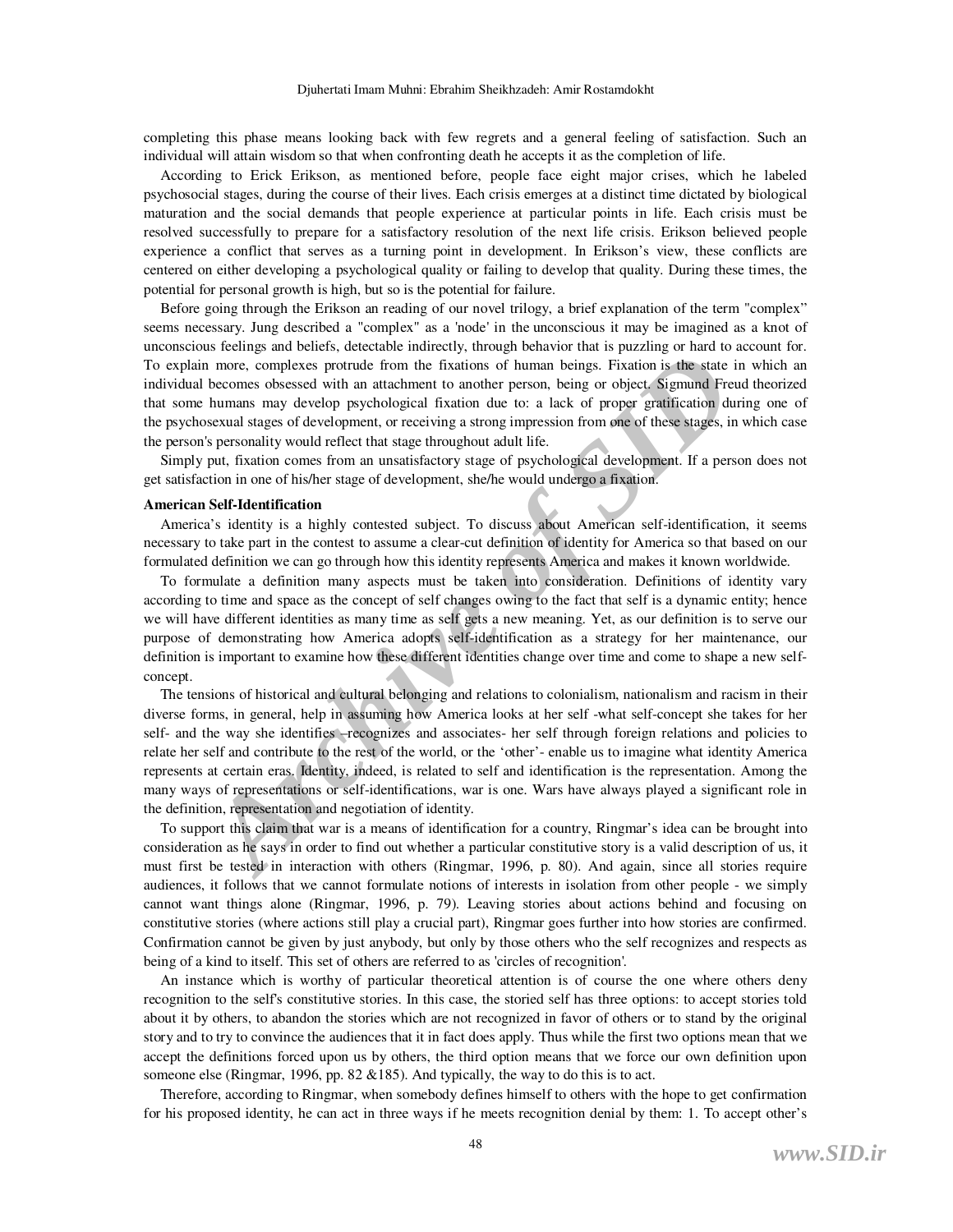#### Int. J. Soc. Sci., 1(1), 43-56 Winter 2011

definition for himself, 2. To define himself in other ways that others would accept him, or 3. He tries to convince others, one of the possibilities is to enter a war. Going to war in order to be recognized is quite convincing.

David Campbell's book Writing Security: United States Foreign Policy and the Politics of Identity argues that "For a state to end its practices of representation would be to expose its lack of pre-discursive foundations; stasis would be death" (Campbell, 1992, p. 11). Due to the role played by immigration in its genesis, the United States is presented as the imagined community par excellence, and this is seen as an additional factor which increases its need of having its representational practices recognized and confirmed. Hence, wars for America have been struggles related to the production and reproduction of identity, and can be understood as global in scope but national in design.

*As of Civil War, World War I and World War II. In other words, the qualitative translies is deriving an be traced through the study of our war trilogy. Prior to define America in incense of identity comming that parts in* America's history, indeed, provides us with many examples of America's efforts to be recognized of its identity by others by means of wars. To continue our discussion, the definition of America's identity or America's identification is given in three phases of America's history when America involved in three historical war events of Civil War, World War I and World War II. In other words, the qualitative transformation of America's identity can be traced through the study of our war trilogy. Prior to define America's selfidentification in each of the three wars it must be mentioned that identity formation can be studied in two main theoretical frameworks: primordial versus situational. The primordial or the essentialist perspective argues that there is an innate sense of identity, something that people are born with, is instinctive and natural, and is difficult if not impossible to change. On the other hand, the situational perspective or the constructionist or the instrumentalist states that identities are socially defined phenomena. That is, the meaning and boundaries of identity are constantly being renegotiated, revised, and redefined, depending on specific situations and set of circumstances that each individual or group encounters.

In our endeavor to define America's self-identification the situational perspective of America's identity is adopted for the simple reason that the evolution of America is to be traced in three phases marked by three important historical war events.

#### **America's Self-Identification in Civil War**

The Civil War was America's defining conflict, the war that made the nation and the fulcrum for the development of American national identity in the later nineteenth and early twentieth centuries. Lincoln had to face one of the most complex challenges in the history of the country: the collapse of a world based on slavery and the emergence of another world in which a truly united United States could undergo dramatic and sustained development to become the most powerful country on the planet. At the time, it was not only the unity of the states and territories that was at stake, but also the principles on which the United States had been established. The clash of two worlds and two visions gave rise to the War of Secession, or Civil War, with the Union states of the North pitted the Confederate states of the South.

Abraham Lincoln's words cut to the marrow, beginning with an allusion to Jesus from the gospel of Mark: "A house divided against itself cannot stand. I believe this government cannot endure, permanently half slave and half free. I do not expect the Union to be dissolved-I do not expect the house to fall-but I do expect it will cease to be divided. It will become all one thing, or all the other." How had the house been divided during five years when Democrats promised to end the strife over slavery? Timber did not turn into a house on its own, premised Lincoln. The frames were cut and joined by craftsmen named Stephen, Franklin, Roger, and James (Douglas, Pierce, Taney, Buchanan). Their carpentry fitted so well that it was impossible to suppose they worked without a plan. If the conspiracy was not checked, Lincoln warned, "We shall lie down pleasantly dreaming that the people of Missouri are on the verge of making their State free; and we shall awake to the reality, instead, that the Supreme Court has made Illinois a slave State."

Therefore, history placed him at a crossroads in which he had to go to war to save the nation. He knew that slavery would be curtailed and eventually suppressed only if the Union held together and, conversely, that the foundations of the Union would be undermined if slavery continued. While practically all Northerners supported the Union, Southerners were split between those loyal to the entire United States called "unionists" and those loyal primarily to the southern region and then the Confederacy (p. 924). C. Vann Woodward said of the latter group:

"A great slave society...had grown up and miraculously flourished in the heart of a thoroughly bourgeois and partly puritanical republic. It had renounced its bourgeois origins and elaborated and painfully rationalized its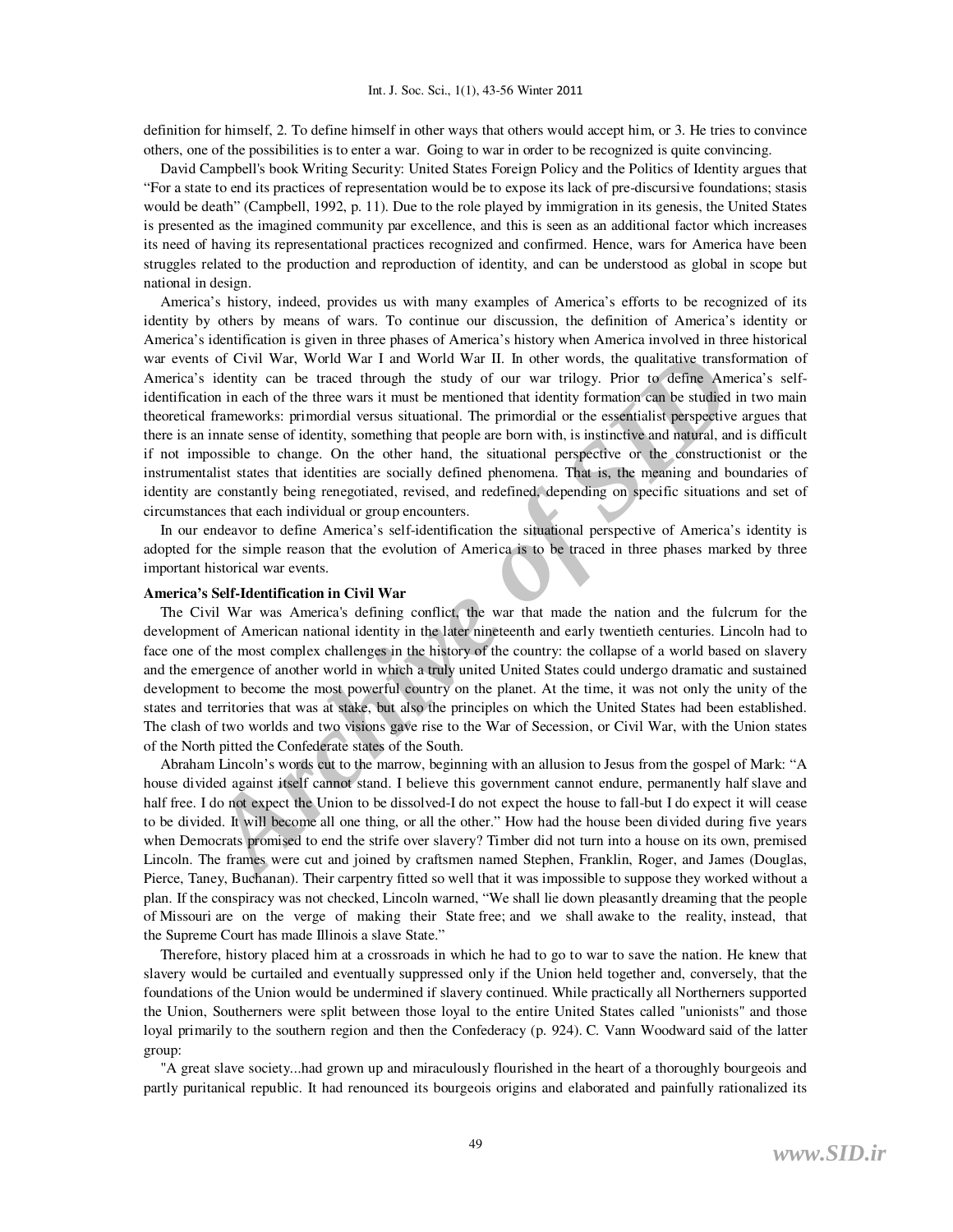institutional, legal, metaphysical, and religious defenses....When the crisis came it chose to fight. It proved to be the death struggle of a society, which went down in ruins" (p. 281).

Civil War also known as the War Between the States ended in the deaths of a half a million Americans, but also made possible the emancipation of three million black slaves. Else, it helped the nation in getting a national consciousness that was needed since American Revolution in 1776. The American Revolution initiated a series of social, political, and intellectual transformations in early American society and government; Civil War brought the second wave of consciousness for the Americans. The origins of America's national identity could only be abstract and ideological which could neither be derived from the diverse languages, religions, and nationalities of the settlers in the thirteen colonies nor defined in contrast to the political opponents but cultural ancestors in Britain. Thus, Philip Gleason rightly states that "the United States defined itself as a nation by commitment to the principles of liberty, equality, and government on the basis of consent, and the nationality of its people derived from their identification with those principles."

American Revolution gave a dependant identity to America and the Civil War was a struggle for the country to come to terms with its internal disintegration and redefining the principles of their consent. If American Revolution is the event in which America found a self for itself and a preliminary national consciousness, the Civil War as an attempt to create balance in the country gave it a second level of consciousness and by causing an upheaval of traditional social hierarchy gave birth to the ethic that has formed a core of political values in the United States.

#### **America's Self-Identification in World War I**

World War I, also known as the Great War and the War to End All Wars, involved most of the world's great powers, assembled in two opposing alliances: the Allies and the Central Powers.

**EXERCT THE CONDUCT CONDUCT CONDUCT CONDUCT**<br> **ARCHIGAT EXECUTE THE CONDUCT** CONDUCT CONDUCT THE CONDUCT CONDUCT THE ALTER THE CONDUCT THE ALTER AND THE SIGN OF THE ARCHIGAT CONDUCT THE ALTER CONDUCT THE ALTER CONDUCT THE The United States was unprepared for its entrance into the First World War and originally pursued a policy of isolationism, avoiding conflict while trying to broker a peace. When the European continent erupted in conflict in 1914, U.S. President Woodrow Wilson vowed, "America is too proud to fight" and demanded an end to attacks on passenger ships and declared America's neutrality. He proposed an even-handed approach towards all the belligerents that was to be maintained in both "thought and deed." The President steadfastly maintained his hope of a peaceful solution to the conflict despite the protestations of those (including former president Roosevelt) convinced that events in Europe would inevitably draw America into the war. In 1916, Wilson campaigned for reelection on a peace platform with the slogan "He kept us out of war."

Events in Europe altered Wilson's outlook. Germany's campaign of unrestricted submarine warfare, the loss of American lives on the high seas, the sinking of the *Lusitania* and other ships and the prospect that Germany would not change her policies compelled a reluctant Wilson to ask Congress for a declaration of war in April 1917. Things were not going well for the Allies at the time.

It was one of the largest wars in history and a large number of people were mobilized in it. No other war had changed the map of Europe so dramatically-four empires disappeared: the German, Austro Hungarian, Ottoman and the Russian. By the war's end, four major imperial powers the German, Russian, Austro-Hungarian and Ottoman Empires had been militarily and politically defeated, and the last two ceased to exist.

For America, the American nationalism spawned by the war. The United States was, in fact, never formally a member of the Allies but became a self-styled "Associated Power". The Allies looked to America for salvation with the expectation that the industrial strength of the United States would replenish the supply of war material necessary for victory. In most cases these expectations were unrealistic. For example, the US built no more than 800 airplanes prior to 1917, and yet the French premier called on the US to immediately produce 2,000 airplanes per month. Additionally, the Allies expected the United States to provide an unlimited supply of manpower they could absorb into their beleaguered divisions. America did not fulfill their wish.

America was led to a collective trauma shared by many from all participating countries. The optimism of *la belle époque* was destroyed and those who fought in the war were referred to as the Lost Generation.

#### **America's Self-Identification in World War II**

World War II was a global military conflict lasting from 1939 to 1945 which involved most of the world's nations, including all of the great powers, organized into two opposing military alliances: the Allies and the Axis. It was the most widespread war in history, with more than 100 million military personnel mobilized. In a state of "total war", the major participants placed their entire economic, industrial, and scientific capabilities at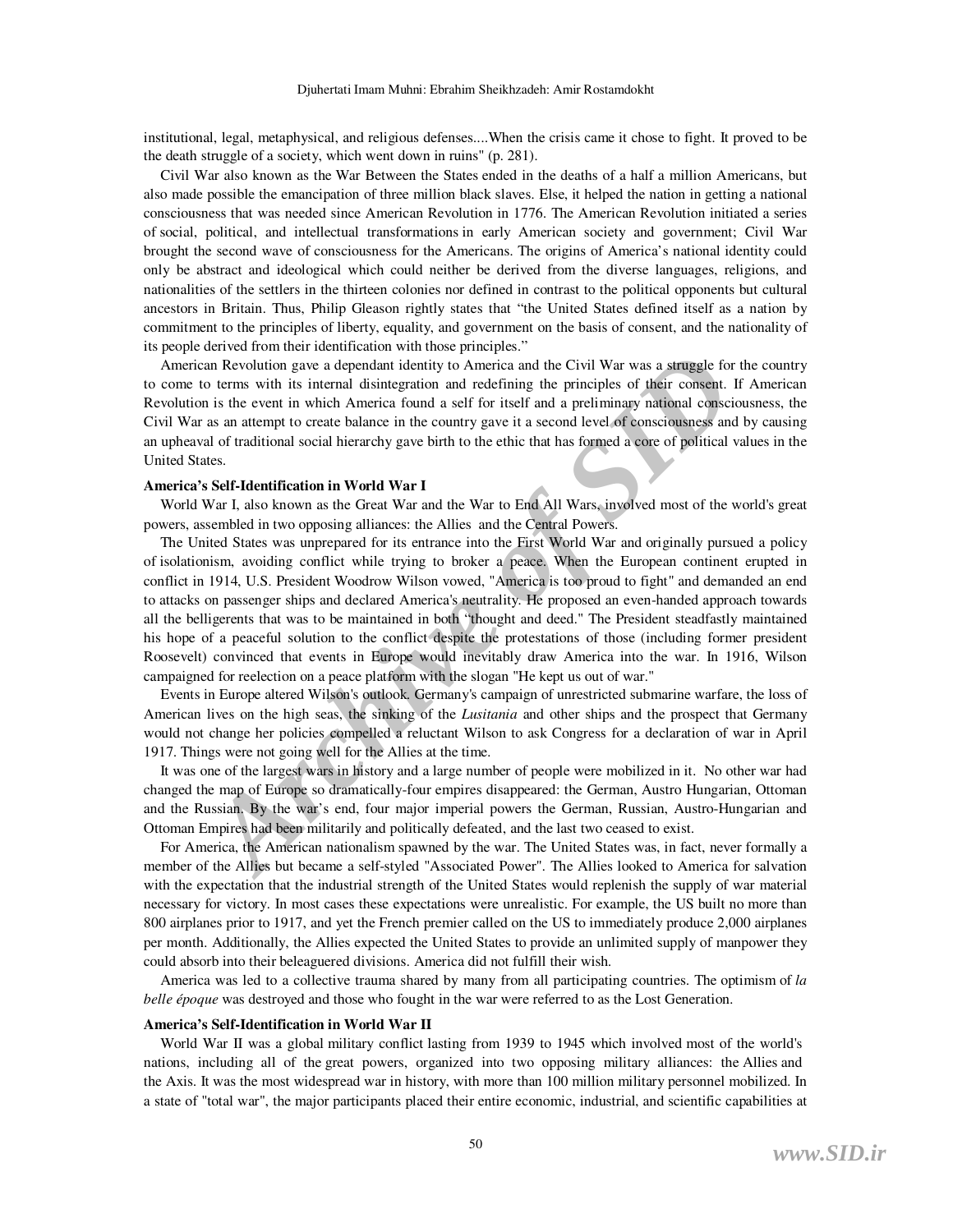the service of the war effort, erasing the distinction between civilian and military resources. Marked by significant action against civilians, including the Holocaust and the only use of nuclear weapons in warfare, it was the deadliest conflict in human history.

America like many other countries did not initially involve itself and joined the war later in response to events such as the German invasion of the Soviet Union and the Japanese attacks on the U.S. Pacific Fleet at Pearl Harbor. Therefore, on December 7th 1941, the United Sates government decided to enter the war on the side of the Allies. This support can be found in a comment made by William Fuller in the director's minutes from a meeting on 13 March 1942. The statement reads: We can't all be Marines at Wake Island. We can't all be building bombing planes and tanks or serve in the Red Cross, but all of us at Curtis are 'Marines in America's Cause' today, helping make this a stronger, braver nation and helping repel fear, disunity, discontent and the other enemies of national welfare.

The war ended with the total victory of the Allies over Germany and Japan in 1945. World War II left the political alignment and social structure of the world significantly changed. While the United Nations was established to foster international cooperation and prevent future conflicts, the Soviet Union and the United States emerged as rival superpowers, setting the stage for the Cold War, which lasted for the next forty-six years.

Different images of America were promoted nationally and globally. The emphasis was less on selflessness than on public spiritedness and more on promoting America as a unique and superior country that must save the rest of the world from tyranny. 'American Nationalist Globalism' perhaps best describes these images, a term coined by Fousek (1994) to highlight the importance of the global scale for articulating nationhood in the later stages of World War II. American Nationalist Globalism highlights the belief that American national values were globally oriented, and implies a certain national arrogance.

alignment and social structure of the world significantly changed. While the United<br>do to foster international cooperation and prevent future conflicts, the Soviet Union and<br>erged as rival superprowers, setting the stage f In short, national greatness and global supremacy are seen to go hand in hand for Americans. American global pre-eminence owes to the role of aviation. During the Second World War, global imagery was effectively exploited by the aviation industry. It was in World War II that the real test of air power was seen. Airplanes and aviation had long been associated with progress but, during the war, that technological power of flight would be harnessed by nations to fight their campaigns on a global stage, and air power thus became associated with national achievement and global supremacy. A connection between aviation (especially aviators) and godliness had been made, so the plane was seen alongside the angels and the gods. The strong links between the airplane and national status, the connection between aviation and national supremacy can be understood from Paris's (1995) argument that 'aeronautical technology and achievement increasingly became a channel through which national aggrandizement could be promoted'. Air supremacy, therefore, brought the promise of global supremacy for America and paved the way for America's imperialist domination of the world and America's international reputation as a global leader.

Indeed, World War II had strengthened the original ideological perception of America's national identity. America by behaving as a "nation above nations" and acting in its own interest imposed its hegemony on the rest of the world. It must not be ignored that this ranking is not only an outcome of the World War II. In fact, American exceptionalism that views America qualitatively superior than other developed nations because of its national credo, historical evolution, or distinctive political and religious institutions, has been existed historically far before the out break of World War II.

American exceptionalism, the term was first used with respect to the United States by Alexis de Tocqueville, conveying that the American idea of "nationality" was "different, based less on common history or ethnicity than on common beliefs, is close to the idea of "Manifest Destiny", a term used by Jacksonian Democrats in the 1840s to promote the annexation of much of what is now the Western United States. A vast complex of ideas, policies, and actions is comprehended under the phrase "Manifest Destiny."

#### **The Ideological Wings of the Eagle**

#### **(a) "Manifest Destiny"**

"Manifest Destiny" saw itself as extending liberty and democracy from sea to shining sea across the American continent, from the original thirteen colonies in the East, to the Pacific coast in the West. Some then suggested that this process should not stop at the coastline but continue beyond, establishing liberty wherever people lived under governments that denied democratic rights. The notion that the founding of the United States represented a break with history itself, that its citizens were making a new beginning and a new society, stands behind American exceptionalism that we touched it in the last lines of the previous section. Founded on the principles of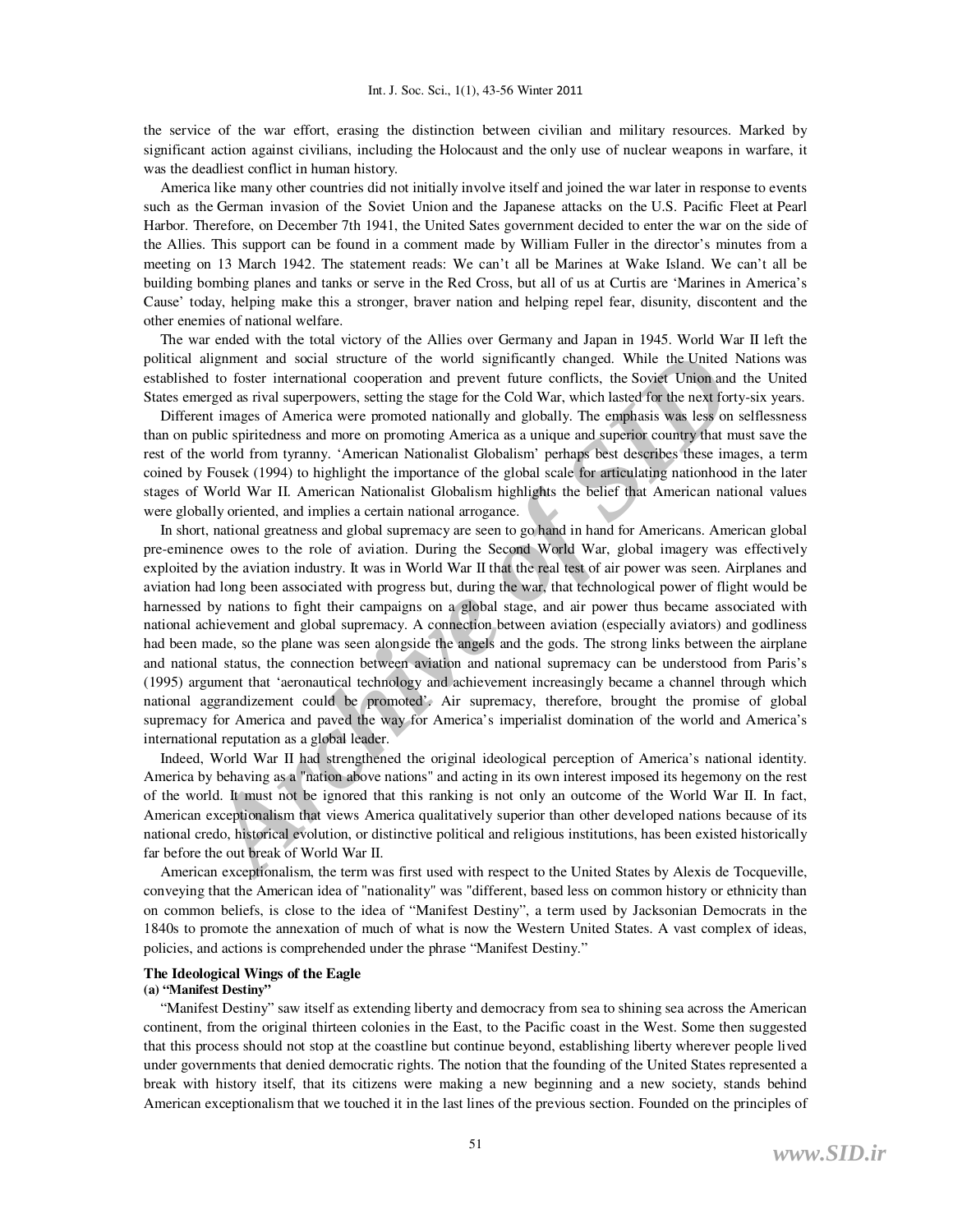#### Djuhertati Imam Muhni: Ebrahim Sheikhzadeh: Amir Rostamdokht

freedom, human rights, and rights of the people to govern themselves, America would also avoid the mistakes of other nations. Thus, America would enjoy a special status among the nations of the world; America would be a "'city upon a hill' or a 'beacon to the world,'" defending and promoting democracy and liberty, exercising only benevolent power in the world. Many linked this with belief in a divine mission or destiny; the U.S. would be tied to God's steady path". America would not "follow Europe into a historical future" in which qualitative change would take place. Rather, American progress would be a quantitative multiplication and elaboration of its founding principles.

'Destiny' is one of the main threads that run through American history, reinforcing the alternating pattern of engagement and withdrawal that has characterized America's foreign relations. The idea of "destiny" has played an important part in shaping America's attitude both toward itself and toward the rest of the world, but the idea has itself been modified over the years by attaching to it various secondary meanings related to issues of religion, money, patriotism, morality and race.

*Archive Sings and the Sings and the Sings and throughout North America and throughout North America of vert is neighbors, to be "the city upon the hill," the shining example which would used in this sense, 'destiny' encou* The United States was considered as preordained by God to expand throughout North America and exercise hegemony over its neighbors, to be "the city upon the hill," the shining example which would inspire all mankind. Used in this sense, 'destiny' encouraged men to migrate westward, to conquer the frontier wilderness and prepare a new home for a new race of men. Thus continental expansion was the "manifest destiny" of the American people and was given its popular justification in a slogan used by Jacksonians: "Extending the area of freedom." But like all abstractions, 'destiny' has lent itself to what have proved to be on examination less noble constructions. In the last quarter of the nineteenth century the word 'destiny' gave Americans an image of themselves as God's chosen people divinely commissioned to bring to backward nations of the word the twin gifts of Anglo-Saxon civilization and Protestant Christianity. Sufficiently strong and confident to seek leadership in world's affairs, Americans joined their Anglo-Saxon cousins across the sea in taking up what Rudyard Kipling in his poem "The White Man's Burden", which was subtitled "The United States and the Philippine Islands", called "the white man's burden."

What "Manifest Destiny" contributes to the present study is how it was interpreted and redefined in the three wars. Abraham Lincoln, Woodrow Wilson and Franklin Delano Roosevelt enjoying their presidential terms coincidental with the outbreak of the wars, were the spokesmen of America's policy and diplomacy. As "Manifest Destiny" has been given the might to work out of the geographical boundaries, it could have justified America's contribution to wars; so good a wax it was in their fists to be shaped as they like to best serve their political and diplomatic purposes.

 It is true that Lincoln belonged to the Whig party, the Conservatives, and rejected the doctrine of "Manifest Destiny" which promoted Jacksonian democracy in expanding the lands available to yeomen farmers and slave plantation owners; instead, he said that America's future was in modernization, urbanization and industrialization. He was a leading Whig who spoke out against "manifest Destiny,"especially when it entangled the U.S. in a war with Mexico in 1846.

 Lincoln's Gettysburg Address, in which he interpreted the Civil War as a struggle to determine if any nation with democratic ideals could survive, has been called by historian Robert Johannsen "the most enduring statement of America's 'Manifest Destiny' and mission".

Based on this quotation it can be concluded that the Civil War was considered as a laboratory that would test the correctness of the mission and challenge the maintenance of "Manifest Destiny." The concept that was used by Democrats in the 1840s to justify the war with Mexico was denounced by Whigs, and fell into disuse after the mid 1850s as territorial expansion ceased to be promoted as being a part of America's destiny.

Times had changed and in the pre-World War I years the ideologies behind "Manifest Destiny" contained elements of Darwinism and beliefs in social and climatic determinism. Most people gladly embraced the concept that they belonged to a superior culture and race, and that Providence or genetics had preordained the people of the United States for greatness. North Americans felt they had "the white's man burden" in the Americas and it was their responsibility to lead the inferior races in the south to better lives. Altered ideas of "Manifest Destiny," combined with other forces of the time, continued to determine international relations through the twentieth century. In the twentieth century, the rhetoric of national "self-determination" pervaded American discussions of foreign affairs. From Thomas Jefferson to Woodrow Wilson, the United States defined itself in opposition to the imperialism of other empires. In particular, the years after the Civil War show abundant evidence of Americans expanding their economic, political, military, and cultural control over foreign societies. The post-1865 period is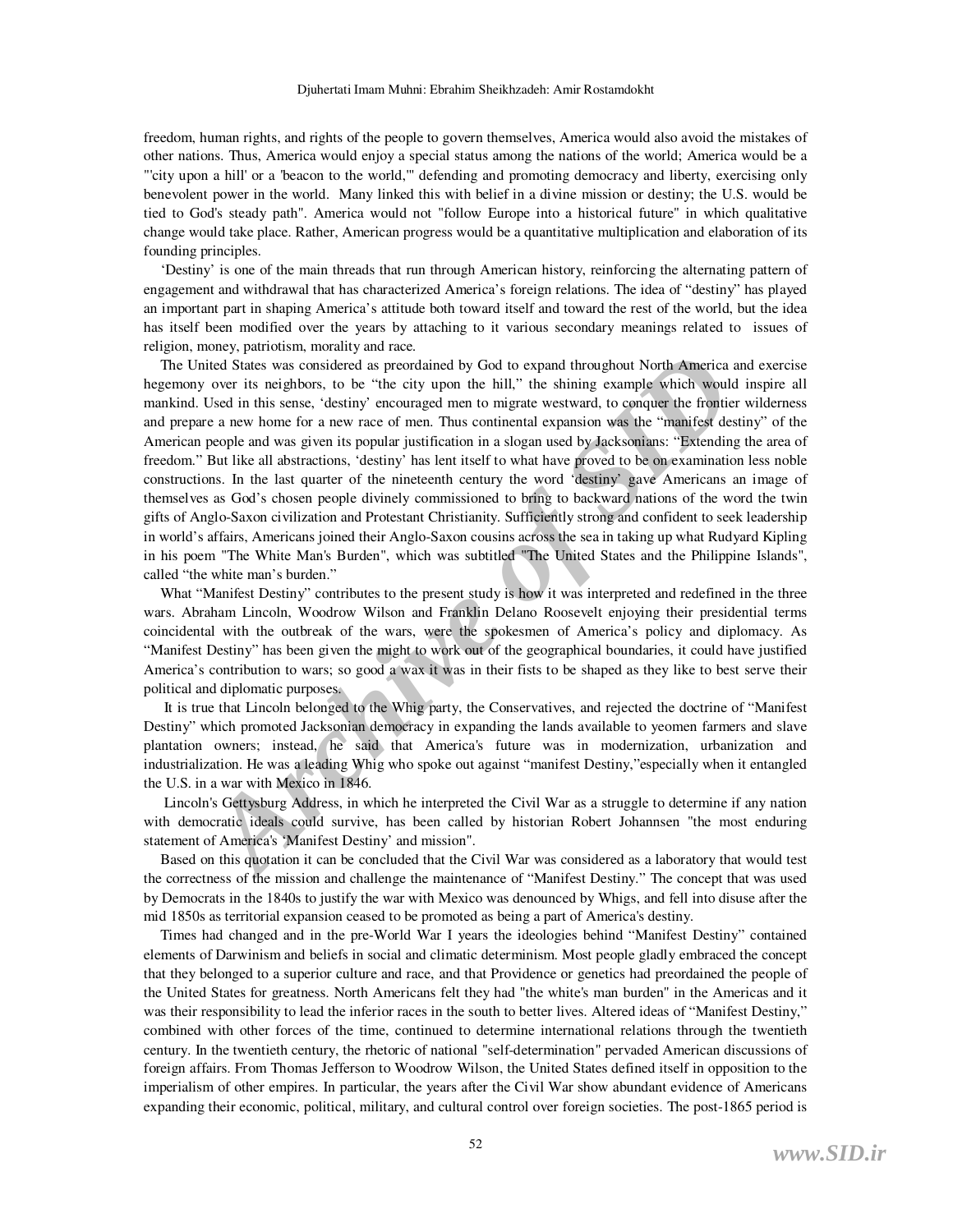#### Int. J. Soc. Sci., 1(1), 43-56 Winter 2011

distinguished from previous decades, when the young Republic was both struggling for its survival and expanding over contiguous territory that it rapidly incorporated into the constitutional structures of the United States.

President Wilson continued the policy of interventionism in the Americas, and attempted to redefine both "Manifest Destiny" and America's "mission" on a broader, worldwide scale. Contrary to Lincoln, he believed in an American mission to promote and defend democracy throughout the world, therefore, "Manifest Destiny" continued to have an influence on American political ideology. Wilson led the United States into World War I with the argument that "The world must be made safe for democracy." In his 1920 message to Congress after the war, Wilson stated:

> "...I think we all realize that the day has come when Democracy is being put upon its final test. The Old World is just now suffering from a wanton rejection of the principle of democracy and a substitution of the principle of autocracy as asserted in the name, but without the authority and sanction, of the multitude. This is the time of all others when Democracy should prove its purity and its spiritual power to prevail. It is surely the manifest destiny of the United States to lead in the attempt to make this spirit prevail" (p. 471).

Wilson's version of "Manifest Destiny" was a rejection of expansionism and an endorsement of selfdetermination, emphasizing that the United States had a mission to be a world leader for the cause of democracy.

the name, but without the authority and saction, of the multitude. This is the time of<br>al others when Democracy should prove its purity and its spiritual power to preveal. It<br>is surly the manifest edstiny of the United Sta Franklin Delano Roosevelt, Faced with the Great Depression and World War II guided America through its greatest domestic crisis, with the exception of the Civil War, and its greatest foreign crisis believing these miseries to be destiny as he said: "This generation of Americans has a rendezvous with destiny." (Quotations, Biography (1882-1945)) His presidency -which spanned twelve years- was unparalleled, not only in length but in scope. His position is that of Wilson in World War I that America has a mission to be a world leader for the cause of democracy since he put in his "Quarantine the Aggressors" speech that "the epidemic of world lawlessness is spreading" (1937) and America's democracy can be a solution to this lawlessness.

Although he comforted Americans that America will stay outside of the war "I shall say it again and again and again. Your boys are not going to be sent into any foreign wars", but the president believed that the country should help the nations that were fighting fascism and tyranny. Two months later, he made his "arsenal of democracy" speech in a radio talk Roosevelt stated that: "We must be the great arsenal of democracy" (Campaign Speech, Boston, Oct. 30, 1940) After the attack on Pearl Harbor and the German declaration of war on the U.S., American boys were in the war. "We are now in this war. We are all in it, all the way." (Message to the Nation, Dec. 9, 1941)

This speech marked the beginning of the end of U.S. neutrality in World War II. The president called upon Americans to support Great Britain with "the same resolution, the same sense of urgency, the same spirit of patriotism and sacrifice as we would show were we at war." A week later, he recommended to Congress a lend-lease act that would give him the authority to send war materials to those nations fighting fascism. The talk recalls Woodrow Wilson's appeal to Congress in 1917 to make the world safe for democracy.

#### **(a) "American Dream"**

The "American Dream," sometimes in the phrase "Chasing the American Dream," is a national ethos of the United States in which freedom includes a promise of prosperity and success. In the "American Dream," citizens of every rank feel that they can achieve a "better, richer, and happier life." (Cullen, 2004, p. 6) The idea of the "American Dream" is rooted in the second sentence of the Declaration of Independence which states that "all men are created equal" and that they are "endowed by their Creator with certain inalienable Rights" including "Life, Liberty and the pursuit of Happiness."(Kamp, 2009)

The meaning of the "American Dream" has changed over the course of history. There is no particular or single definition of the "American Dream." How does one achieve the "American Dream"? The answer undoubtedly depends upon one's definition of the Dream, and there are many from which to choose. John Winthrop envisioned a religious paradise in a "City upon a Hill." Martin Luther King, Jr. dreamed of racial equality. Both men yearned for what they perceived as perfection. Scholars have recognized widely varying conceptions of these quests for American excellence. Harold Bloom in the introduction he gave to the *American Dream* wrote: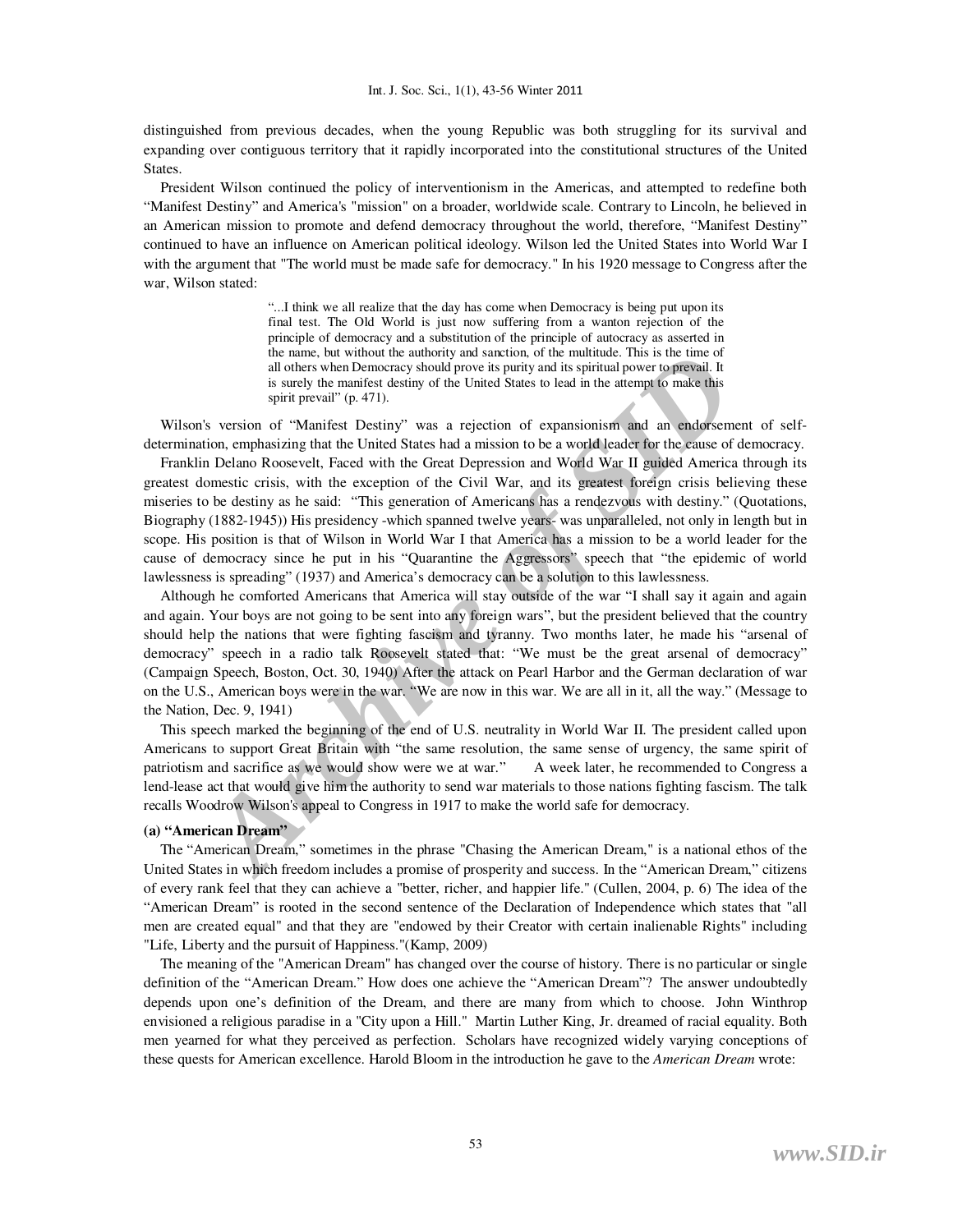"As a theoretician of the relation between the matter and the rhetoric of high literature, I tend to define metaphor as a figure of desire rather than a figure of knowledge. We welcome literary metaphor because it enables fictions to persuade us of beautiful untrue things, as Oscar Wilde phrased it" (Hobby, 2009).

American Dream is a metaphor that Americans live with. This national dream has been always upheld in the history of America though American history has been sometimes edged by the ill omens of financial and economic disaster both at home and abroad. Bloom asserts that like so many potent social myths, the American Dream is devoid of clear meanings, whether in journalistic accounts or in academic analyses. "The major American writers who have engaged the dream-Emerson, Whitman, Thoreau, Mark Twain, Henry James, Willa Cather, Robert Frost, Wallace Stevens, Ernest Hemingway, Scott Fitzgerald, Hart Crane-have been aware of this haziness and of attendant ironies. And yet they have affirmed, however ambivalently, that it must be possible to have a nation in which all of us are free to develop our singularities into health, prosperity, and some measure of happiness in self-development and personal achievement."(xv)

The Other Side of the American Dream is called by Bloom the 'American Nightmare,' "from Poe, Hawthorne, and Melville through T.S. Eliot and Faulkner onto our varied contemporaries such as Cormac McCarthy, Thomas Pynchon and Philip Roth. Between Faulkner and these came Nathanael West, Flannery O'Connor, and Ralph Ellison. Dreamers of nightmare realities and irrealities, these superb writers are not altogether in Emerson's opposing camp, the Party of Memory because, except for Poe, Eliot and O'Connor, they shared the American freedom from dogma. But they dwelled on our addiction to violence, endemic from Moby-Dick's Captain Ahab through Blood Meridian's Judge Holden, and on our constant involuntary parodying of hopes for a more humane life." (xvi)

 Bloom points to the war and the financial panic and evaluates the position "American Dream" holds in the current situation:

ther Side of the American Dream is called by Bloom the 'American Nightmare,'<br>
ther Side of the American Dream is called by Bloom the 'American Nightmare,'<br> *A*, Thomas Pynchon and Philip Roth. Between Faulkher onto our var "What are we to believe about our nature and destiny in the sea of history that has engulfed so many other nations? We make terrible blunders, of which the Iraqi War and our current financial panic are merely the most recent, and only rarely can they be mitigated. Our American Dream always is likelier to bring forth another Jay Gatsby than a reborn Huck Finn. Our innocence is difficult to distinguish from ignorance, a problematical theme throughout the novels and stories of Henry James, our strongest novelist even as Walt Whitman remains our more-than-major poet. What Whitman discerned (in Emerson's wake) was the American Adam, unfallen and dazzling as the sun. . A country without a monarch and a hereditary nobility must find its heroes in the American Presidency, an absurd ground for such a search ever since the murder of Abraham Lincoln in 1865, almost a century and a half ago. Emerson's Party of Hope trusts for a reversal, in the name of the American Dream" (xvi).

#### **Conclusion**

America is taken as an entity that has gradually formed an identity for her self. In this sense, the history of America was not read as the record of the Americans' actions that had left a trait in the history of the nation, but as a biography of the evolution of America as a dynamic entity. If 'self' is recognized in juxtaposition with 'other' and in its interaction with society, America's self appeared in her relation with other countries and in their global relations. The few pages limit of this article could not respond to review the history of America with the new lens; therefore, the three wars of Civil War, World War I, and World War II were taken as three landmarks in the history of America's psychological growth. Each of the selected wars were depicted as the events that sponsored for America's self-identification in the sense that America was taken as a deciding self that to maintain her self and her identity, she defined and redefined her self.

The answer to the first question is that in Civil War America came to know her self by looking inward to solve issues like industrialization and slavery. This knowing about her self and checking the values she defined for her self during Revolution was the preliminary stage of American self-identification since self-recognition is prior to other-recognition. The identity America formed for her self in World War I was that of a meddling country that could decide which side would be the winner of the war; America took side with the Allies and eventually the Allies won. In World War II American self-identification stressed on her supremacy not only on earth but also in the air owing to the progress America had made in aviation. In short, America evolved throughout her history of wars: firstly by achieving a balance in her self-concept in the Civil War, secondly by increasing awareness of American nationalism by stepping into World War I as a self-styled associated power, and thirdly by promoting a national and global image, unique and superior to other nations and able to save the rest of the world. Psychologically, America evolved up to the fifth stage in Civil War, to the sixth stage in World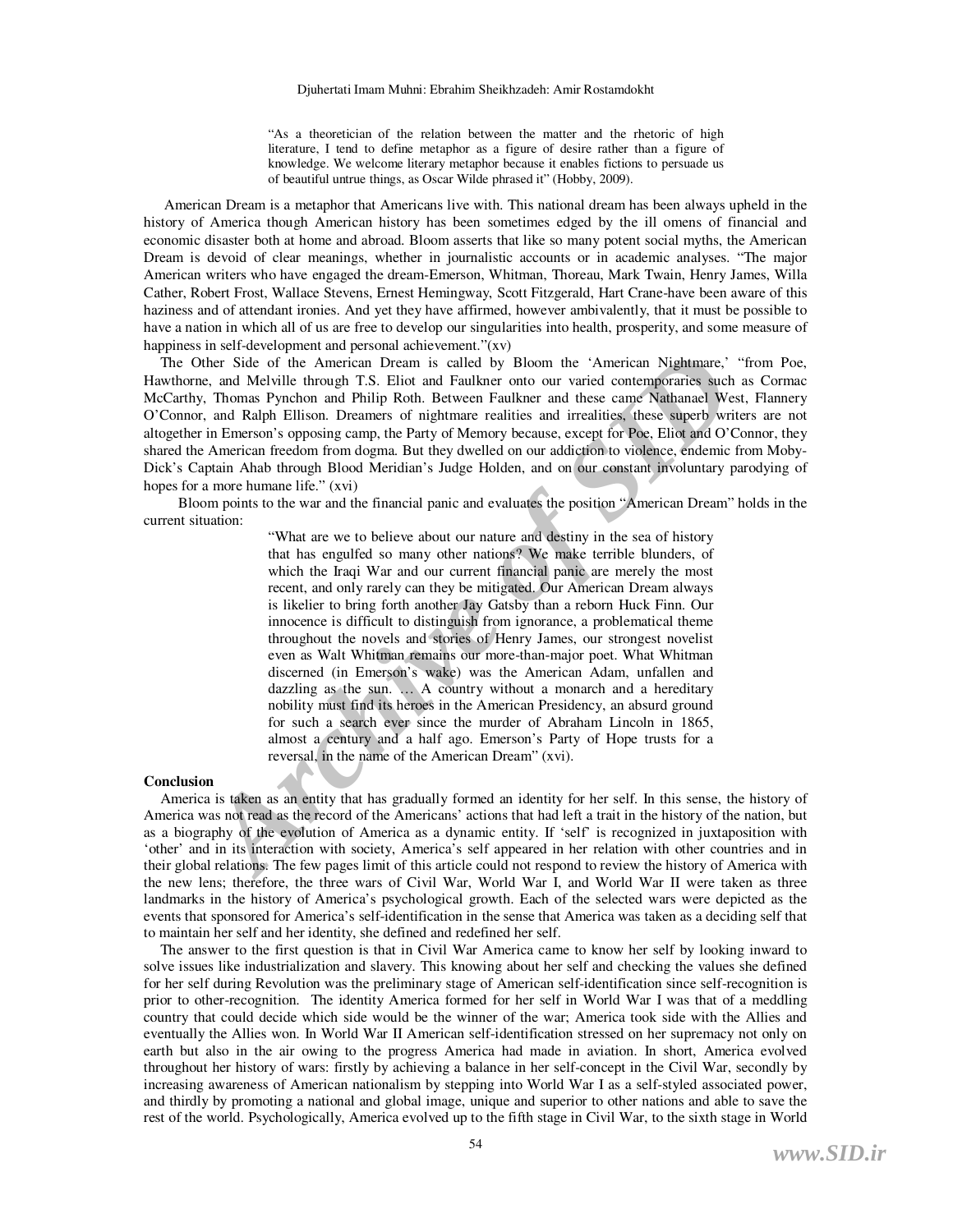War I and got her maturity in World War II. American identity formation was closely related to the level of psychological growth she had achieved. The psychological growth of protagonists were shown as parallel to America's psychological development. Henry achieved a balance in his self-concept as well as the opportunity to build self-esteem. Gatsby unsure of his beliefs and desires felt insecure and was confused about himself and the future, whereas Nick got identity and could get to the 6<sup>th</sup> stage. The two characters of Gatsby and Nick were complementary in the novel if the novel had to represent America's psychological evolution. Yossarian proud of his accomplishments, with a general feeling of satisfaction, felt the sense of integrity which is the achievement of the  $8<sup>th</sup>$  or the last stage of Erikson's paradigm.

mann'es to American transformation was transformation and the context of the context of the context of the context of the domestic and the domestic and the difference of the Dinsing remains to the different the context of As an attempt to answer the second question, the two ideologies of "Manifest Destiny" and "American Dream" -the two flexible ideologies that sponsor the changing essence of American self-identification over time and give a situational perspective to it- were explored of their impact on America's defining of her self. They were introduced as enjoying the capacity to be framed in different ways at different times to serve different ends. Manipulation –rejection or adoption- of these ideologies by the three presidents, Lincoln, Wilson, and Roosevelt, who took their oath of office coincidental with the three wars of Civil War, World War I, and World War II and brought changes to American self-identification was targeted in this study to see that Lincoln's rejection of "Manifest Destiny" invited Americans to look inward to the domestic affairs rather than expanding the borders and conquering new places. Issues like industrialization and slavery had to be solved and if America had a claim to extend democracy Lincoln put the ideals of democracy in the crucible of the Civil War. Wilson and Roosevelt went for "Manifest Destiny" and furthered its causes by entering America in the World War I and II, believing that America can promote the practice of democracy to the whole world. The transformation in interpreting "American Dream" was also discussed as it upheld the ideals of life, liberty and the pursuit of happiness during the Revolution, lost its effect in Civil War, was observed as a mission of Americans to save the world in World War I and helped America identify her self as a broker of peace. American Dream, which was preserved of its essence during World War I, was, as well, preserved to pursue American excellence in World War II.

Since World War II, "Manifest Destiny" and "American Dream" have strategically undergone many more definitions and interpretations to serve America's maintenance as a world power and the eagle is still flying high, the eyes of the world upon her.

#### **References**

- Adams, J. F. (1981). *The Epic of America.* Quotes by Robert H. Fossum and John K. Roth in *The American Dream*, British Association for American
- Bandura, A. (1982). Self-efficacy mechanism in human agency. *American Psychologist*, *37,* 122- 147.
- Burke, K. (1969). *A Grammar of Motives*. London: University of California Press.
- Burke, P. J. (1980). The self: Measurement implications from a symbolic interactions perspective. *Social Psychology Quarterly*, *43,* 18-29.
- Burns, E. M. (1957). *The American Idea of Mission: Concepts of National Purpose and Destiny*. New Brunswick, N.J.: Rutgers University Press.
- Campbell, D. (1991). Writing *Security. United States Foreign Policy and the Politics of Identity*. Minneapolis: University of Minnesota Press.
- Cast, A. D., & Burke, P. J. (1999). *Integrating self-esteem into identity theory.* Portland, OR: Pacific Sociological Association.
- CG Levine, JE Côté, JE Cãotâ (2002). *Identity Formation, Agency, and Culture: a social psychological synthesis*. Cooley, C. H. (1902). *Human nature and social order*. New York: Charles Scribner's Sons.
- Crane, S. (1960). *The Red Badge of Courage and other Writings*. Boston: Houghton Mifflin.
- DePaulo, B.M., Kenney, D. A., Hoover, C. W., Webb, W., & Oliver, P. (1987). Accuracy of person perception: Do people know what kinds of impressions they convey? *Journal of Personality and Social Psychology, 52,* 303-315.
- Evans, N. M. (2000).*Writing Jazz: Race, Nationalism, and Modern Culture in the 1920s*. New York: Garland.
- Feiler, A. (1935). "Economic Nationalism." *Annals of the American Academy of Political and Social Science* 180.1: 203-206.
- Felson, R. B. (1993). The (somewhat) social self: How others affect self- appraisals. In J. M. Suls (Ed.), *The self in social perspective* (pp. 1-26). NJ: Lawrence Erlbaum Associates.

Fousek, J. (1994). To Lead the Free World: American Nationalism and the Ideological Origins of the Cold War 1945-1950. Unpublished PhD Thesis, Cornell University.

- the Cold War 1945-1950. Unpublished PhD Thesis,
- Franks, D. D., & Marolla, J. (1976). Efficacious action and social approval as interacting dimensions of self-esteem: A tentative formulation through construct validation.*Sociometry, 39*, 324-341.
- Gecas, V., & Burke, P. J. (1995). Self and identity. In K. Cook, G. A. Fine, & J. S.House (Eds.).
- Gecas, V., & Schwalbe, M. L. (1983). Beyond the looking-glass self: Social structure and efficacy-based self-esteem. *Social Psychology Quarterly, 46*, 77-88.
- Greider, W. (2009). *The Nation*, May 6, 2009. *The Future of the American Dream*, Retrieved on June 20.
- Heidler, D. S., & Jeanne T. H. (2003). *Manifest Destiny*. Westport, Conn.: Greenwood Press.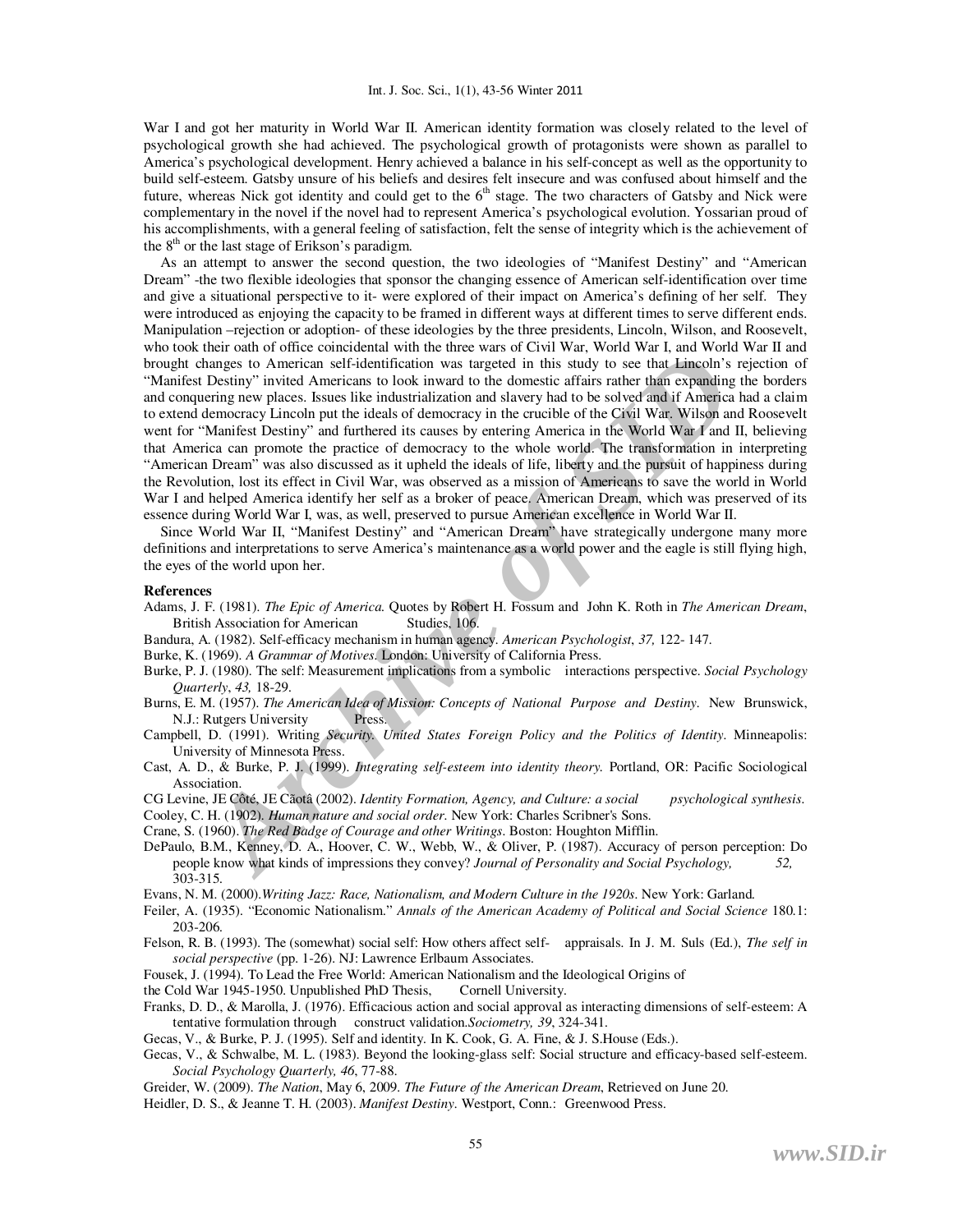Djuhertati Imam Muhni: Ebrahim Sheikhzadeh: Amir Rostamdokht

- Heller, Joseph (1973). *Catch-22*, A Critical Edition, edited by Robert M. Scotto, New York: Dell Publishing Co., Inc.
- Huntington, S. P. (1983). *American Politics: the Promise of Disharmony*, The Belknap Press of Harvard University Press. 13
- Ignatieff, M. (1998). Identity parades. *Prospect*.
- Kamp, D. (2009). "Rethinking the American Dream". *Vanity Fair*. Retrieved June 20.
- Kesler, C. R. (2005). The Crisis of American National Identity. *part of The Lehrman Lectures on Restoring America's National Identity,* November 8, *Heritage Lecture #906*
- Lowrie, S. G. (1930). "Nationalism." *International Journal of Ethics.*
- McCall, G. J., & Simmons, J. L. (1978). *Identities and interactions.* New York: Free Press.
- McDonald, J. L. (1968). "I See Everything Twice! The Structure of Joseph Heller's *Catch-22*," *The University Review, 34*(3), 178.
- Mead, G. H. (1934). *Mind, self, and society.* Chicago: University of Chicago Press.
- Merk, F. (1963). *Manifest Destiny and Mission in American History: A* Reinterpretation. New York: Knopf.
- Momiroski, T. (2004). *Manufacturing the Enemy: American Identity Crisis*. October 11.
- Mullican, J. S. (1981). "A Burkean Approach to *Catch-22*", *College Literature,* Vol. 8, No. 1.42-52.
- Nelson, G. B. (1972). *'Ten Versions of America*. New York: Alfred A. Knopf, 173.
- Neumann, I. B. (1996). Self and Other in International Relations. *European Journal of International Relations*, 2(2), 139-174.
- Harrington, F. (1946). The War Years 1941-1945 unpublished Curtis Publishing Company Document, Curtis Archives.
- Owens, T. J., & Aronson, P. J. (2000). Self-concept as a force in social movement involvement.
- Paris, M. (1995). *From the Wright Brothers to Top Gun: Aviation, Nationalism and Popular Cinema.* Manchester: Manchester University Press.
- Parkinson, K. Critical Studies, Penguin, 33.
- Pierce, Bessie Louise (1934). "The School and the Spirit of Nationalism." *Annals of the American Academy of Political and Social Science* 175.1, 117-122.
- Pinsker, S. (1964). "Heller's *Catch-22*: The Protest of a Puer Eternis," Critique, 7, No. 2, 156.
- Potter, D. M. (1962). "The Historian's Use of Nationalism and Vice Versa," *American Historical Review,* Vol. 67, No. 4, 924-950
- Ringmar, E. (1996). *Identity, Interest and Action. A Cultural Explanation of Sweden's Intervention in the Thirty Years War.* Cambridge: Cambridge University Press.
- Rosenberg, M. (1979). *Conceiving the self*. New York: Basic Books.
- Rosenberg, M., Schooler, C., Schoenbach, C., & Rosenberg, F. (1995). Global self-esteem and specific self-esteem: Different concepts, different outcomes. *American Sociological Review, 60*, 141-156.
- Santayana, G. (1962). *Character and Opinion in the United States*. Garden City, N.Y.: Doubleday Anchor, 129
- *J.S. (1988).* "A Burkean Approach to *Catch-22"*, *Coltege Literature,* Vol. 8, No. 1.42-52.<br> *A.* (1972). *Ten Versions of America*. New York: Affred A. Knopf, 173.<br> *A.* (1972). *Ten Versions of America*. New York: Affr Shrauger, J. S., & Schoeneman, T. J. (1979). Symbolic interactionist view of self- concept: Through the looking glass darkly. *Psychological Bulletin*, 86, 549-573.
- Smith, H. N. (1970). *Virgin Land: The American West as Symbol and Myth*, London.
- Sniderman, S. L. (1973). "It Was All Yossarian's Fault" Power and Responsibility in *Catch-22*, Twentieth Century Literature, Vol. 19, No. 4, Boston: Allyn and Bacon.
- Solomon, J. (1967). "The Structure of Joseph Heller's *Catch-22*," Critique, 9, No. 2, 47-8.
- Stryker, S. (1980). *Symbolic Interactionism: A social structural version*. Menlo Park: Benjamin
- Thoits, P. A. (2001). Personal agency in the accumulation of role-identities. Bloomington, IN: The Future of Identity Theory and Research: A Guide for a New Century Conference.
- Waldmeir, J. J. (1964). "Two Novelists of the Absurd: Heller and Kesey," *Wisconsin Studies in Contemporary Literature*, V, 193.
- William M. R.,& Harry L. W. (1935). *Chasing the American Dream: New Perspectives on Affordable Homeownership*.
- Wilson, W. (1978). Campaign Address in Jersey City, NJ, May 26, 1912. In A Link (Ed.), *The papers of Woodrow Wilson (Vol. 24)*. New Jersey: Princeton University Press.
- Woodward, C. V. (1971). *American Counterpoint: Slavery and Racism in the North- South Dialogue*, 281.
- http://en.wikipedia.org/wiki/Erikson's\_stages\_of\_psychosocial\_development#Competence:\_Industry\_vs.\_Inferiority\_. 28Childhood.2C\_7\_to\_12\_years.29
- http://en.wikipedia.org/wiki/Fixation\_(psychology)
- http://en.wikipedia.org/wiki/World\_War\_I
- http://thinkexist.com/quotes/with/keyword/american\_dream
- http://www.projo.com/opinion/contributors/content/CT\_obama2\_03-02-08\_GE95U43\_v10.39c783b.html
- http://www.sparknotes.com/lit/gatsby/summary.html
- http://www.sparknotes.com/lit/gatsby/themes.html
- http://www.sparknotes.com/lit/redbadge/summary.html
- http://www.ukessays.com/essays/english-literature/henry-fleming.php